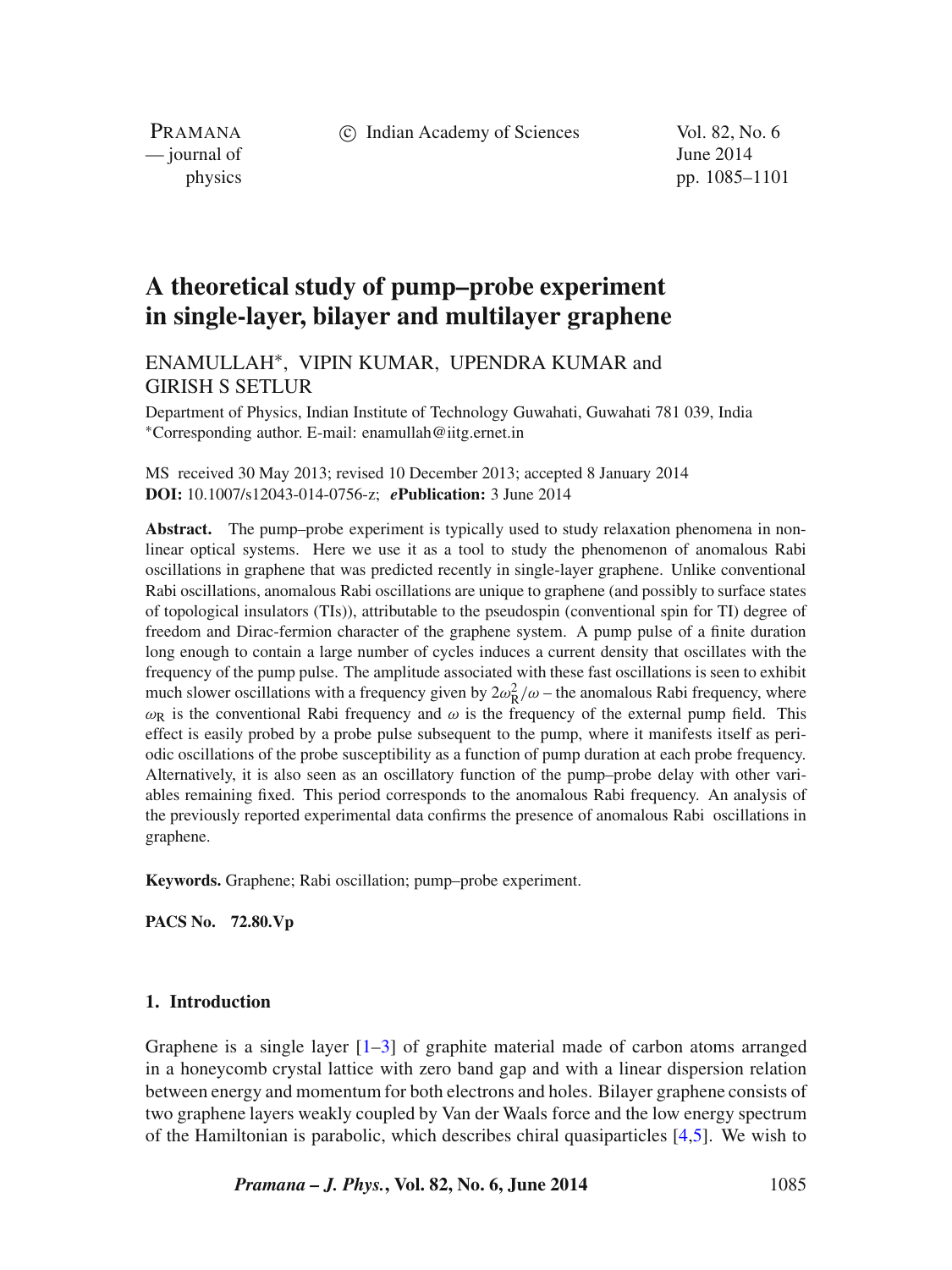study the recently predicted anomalous Rabi oscillations [\[6\]](#page-15-4) in graphene using the pump– probe method. The phenomenon of conventional Rabi oscillations can be most easily understood in two-level systems [\[7](#page-15-5)[–9\]](#page-16-0). Typically, incoherent optical properties such as optical dephasing and relaxation of band electrons in semiconductors are studied using the pump–probe experiment [\[8](#page-16-1)[,9\]](#page-16-0) in which two successive laser pulses are used, one to prepare the system in a certain way, called pump pulse, and the other to test it after a variable time delay, called probe pulse. Coherent optical response, e.g., the excitonic optical Stark effect of a semiconductor  $[10-12]$  $[10-12]$  is studied by the pump–probe technique in which the pump pulse excites the material energetically below the exciton resonance and the probe pulse monitors the transmission change at exciton resonance. So it is appropriate to investigate such nonlinear properties in two-dimensional single-layer graphene (SLG), bilayer graphene (BLG) and multilayer graphene (MLG) where the bands are linear in the case of SLG and parabolic in the case of BLG, but all of them possess a property unique to these systems, viz. pseudospin.

## **2. Experimental literature review on the relaxation dynamics in graphene**

Recently, many experiments on the relaxation of the carrier dynamics of graphene on different substrates have been performed [\[13–](#page-16-4)[16\]](#page-16-5). Some of the experimental results are summarized as follows.

The ultrafast relaxation of photogenerated carriers in epitaxially grown graphene layers on SiC substrate [\[17\]](#page-16-6) depends on the intraband carrier–carrier and intraband carrier–phonon scattering. The plot between the differential transmission coefficient  $((T - T_0)/T_0)$ , where, T and T<sub>0</sub> are the probe transmission coefficients with and without pump field respectively, vs. time duration between pump and probe pulse shows two types of relaxations  $(\tau_1)$  and  $(\tau_2)$  with different pump pulse energy and temperature. The range of fast relaxation time  $(\tau_1)$  is nearly 70–120 fs and the range of slow relaxation time ( $\tau_2$ ) is 0.4–1.2 ps. Fast relaxation ( $\tau_1$ ) due to the intraband carrier–carrier scattering leads to the quaisequilibrium states followed by Fermi–Dirac distribution, which is consistent with the theoretically predicted intraband carrier–carrier relaxation in graphene [\[18\]](#page-16-7). The slower time delay ( $\tau$ ) is attributed to further thermalization such as intraband carrier–phonon scattering.

The experimental plot between the differential transmission coefficient  $((T - T_0)/T_0)$ and delay time between pump and probe pulses of carrier relaxation in graphene on mica substrate using femtosecond laser [\[18\]](#page-16-7) is almost the same as earlier experiments [\[17\]](#page-16-6) barring some intermittent discrepancies in sign. The plot shows that the initial increase (almost linear) in differential transmission coefficient is due to Pauli blocking or due to the repulsion by the initially generated electron–hole density on further generated photoelectrons. The subsequent decrease in transmission coefficient is due to intraband carrier– carrier and intraband carrier–phonon scatterings. One conclusion of this experiment is that carrier relaxation in graphene is almost the same as that of graphite. This means coupling between different graphite layers plays a minor role in ultrafast carrier relaxation.

Other experiments such as the one performed by Kumar *et al* [\[19\]](#page-16-8) and on the graphene analogue boron carbon nitrate (BCN) [\[20\]](#page-16-9) regarding relaxation dynamics of carriers in graphene using femtosecond lasers also shows the two types of relaxation, fast relaxation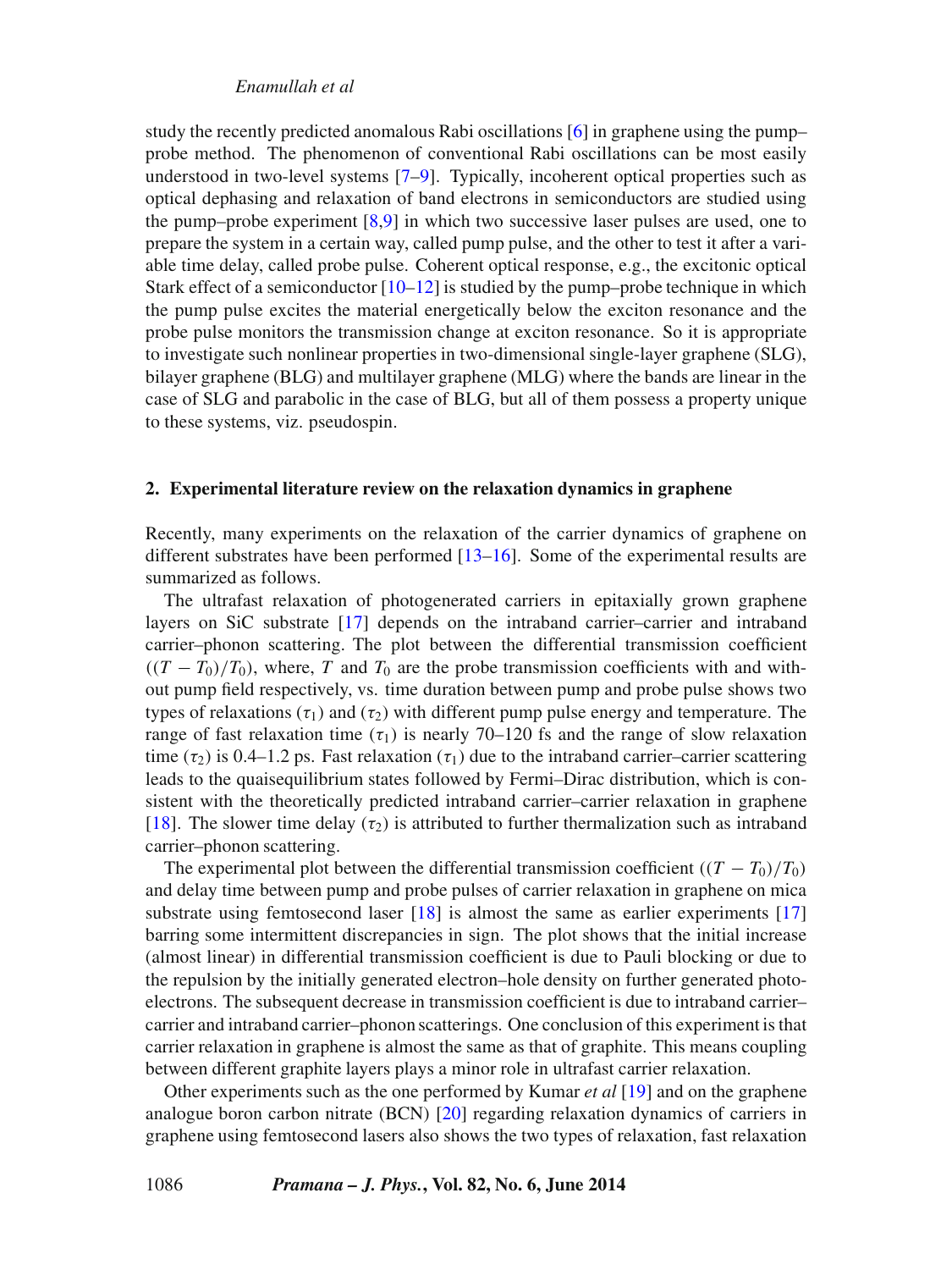$\tau_1$  in the 130–330 fs range and slow relaxation  $\tau_2$  in the 3.5–4.9 ps range. Fast relaxation is related to the carrier–carrier scattering, while slow relaxation is related to the carrier– phonon scattering.

Wang *et al* [\[21\]](#page-16-10) studied the relaxation dynamics of hot optical phonons in few-layers and multilayer graphene grown on silicon carbide substrate and found that the optical phonon cooling rates are very short and independent of factors such as growth technique, number of graphene layers and type of substrate. Time-resolved terahertz spectroscopy is a powerful tool in the investigation of carrier dynamics in semiconductors [\[22\]](#page-16-11). The work on multilayer graphene nanostructures [\[23,](#page-16-12)[24\]](#page-16-13) are particularly relevant for applications in optoelectronics.

The experiments performed by the above groups, especially by Dawlaty *et al* [\[17\]](#page-16-6), Kumar *et al* [\[19](#page-16-8)[,20\]](#page-16-9), Breusing *et al* [\[18\]](#page-16-7) and Wang *et al* [\[21\]](#page-16-10) are particularly relevant as they appear to confirm the predictions of the present work.

In this article, the recently predicted anomalous Rabi oscillations [\[6\]](#page-15-4) are studied theoretically by the pump–probe technique where we calculate probe susceptibility for the system of interest as a function of the area of the pump pulse. Anomalous Rabi oscillations manifest themselves as periodic oscillations of the probe susceptibility as a function of pump duration at each probe frequency. The period associated with these oscillations corresponds to the anomalous Rabi frequency. It has been estimated by the authors cited that a quasiequilibrium state due to Coulomb scattering is reached in graphene in a timescale of ∼100−250 fs and phonon-assisted energy relaxation takes place in a time-scale of 1−2 ps. This means that the phenomena of the present work are seen clearly when a sufficient number of oscillations fit into a time-scale of the order of 250 fs. This in turn translates into a constraint on the peak electric field of the pulses used. More detailed numerical estimates will be provided in [§5.](#page-14-0)

#### **3. Coherent Bloch equations in the presence of intense optical pump field**

In what follows, we describe the effect of a finite duration pump pulse on the time evolution of the polarization and densities of charge carriers in graphene. This has been done in detail in our earlier work [\[6\]](#page-15-4); hence, we shall be content at reproducing only the salient features. Upon extinguishing the pump pulse, the dynamical quantities in the system temporarily freeze to a value determined by the so-called area of the pulse [\[8\]](#page-16-1). These then serve as background for the probe pulse that follows immediately afterward (this assumption makes the analysis simpler). The idea is that a study of the probe susceptibility as a function of the pump pulse duration can extract the anomalous Rabi frequency – a characteristic unique to the graphene systems as we have already pointed out.

## 3.1 *Bloch equations for single-layer graphene*

The Hamiltonian for the low-energy spectrum of graphene in the presence of an intense optical pump field can be written into the second quantization language as

$$
H = \sum_{p,\alpha,\beta} v_{\rm F} \vec{\sigma}_{\alpha,\beta} \cdot (\vec{p} - \frac{e}{c} \vec{A}(t)) c_{p,\alpha}^{\dagger} c_{p,\beta},
$$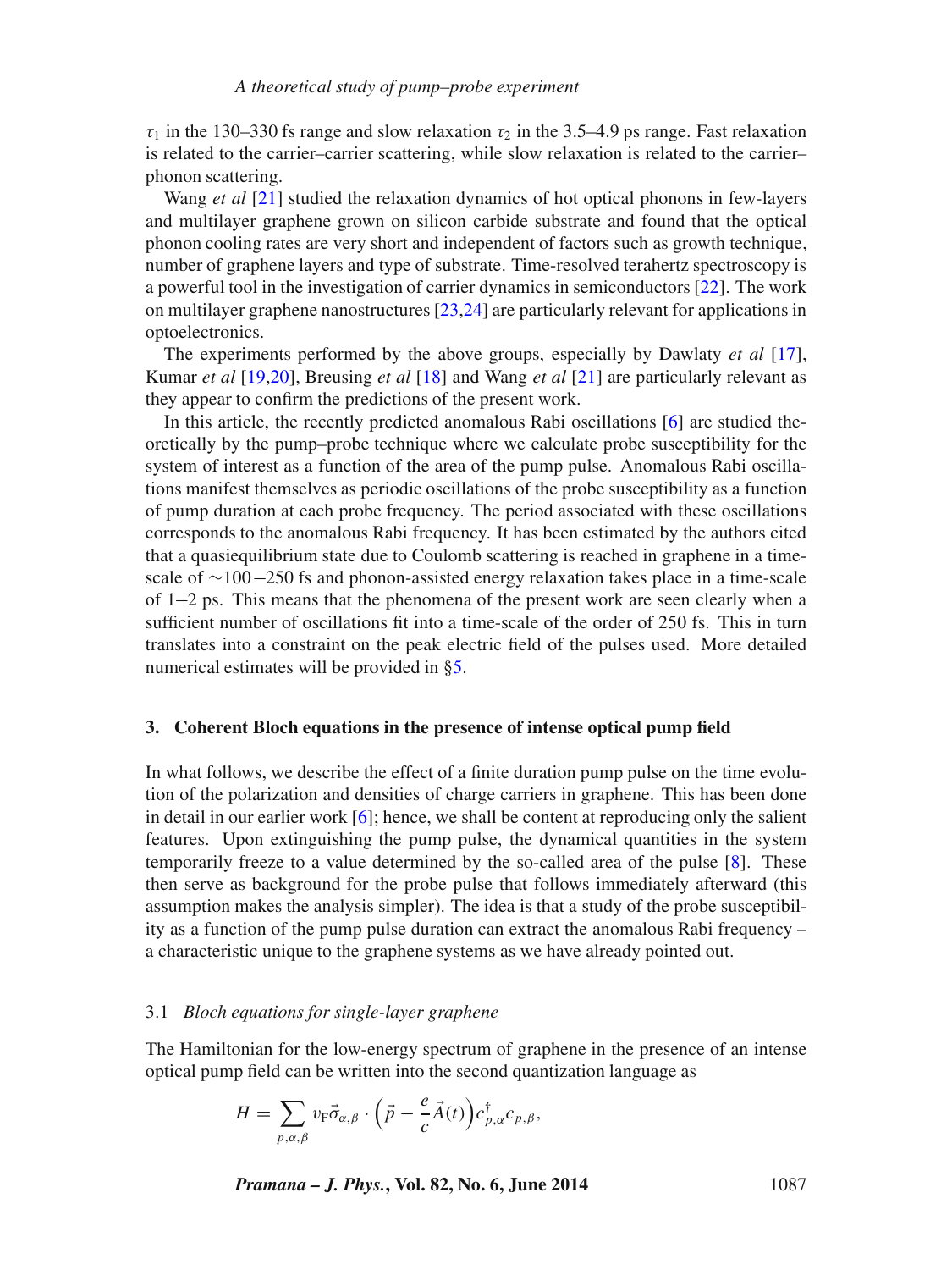where the Greek indices stand for either sublattice A or sublattice B of the honeycomb crystal lattice and  $c^{\dagger}(c)$  is the creation(annihilation) operator,  $\sigma$  are the three sets of Pauli matrices, *p* is the momentum of fermions,  $\vec{A}(t) = \vec{A}(0)e^{-i\omega t}$  is the complex vector potential corresponding to the pump field. With the help of Heisenberg's equation of motion we have derived the equation of motion for the elements of reduced density matrix

$$
n_{\text{diff}}(\vec{k},t) = n_{\text{A}}(\vec{k},t) - n_{\text{B}}(\vec{k},t) = \langle c_{k,\text{A}}^{\dagger}(t)c_{k,\text{A}}(t)\rangle - \langle c_{k,\text{B}}^{\dagger}(t)c_{k,\text{B}}(t)\rangle
$$

and

$$
\langle c_{k,\mathcal{A}}^{\dagger}(t)c_{k,\mathcal{B}}(t)\rangle=p(\vec{k},t).
$$

The optical Bloch equation without Coulomb interaction derived in our earlier study [\[6\]](#page-15-4) is given by (since it is necessary to write here)

$$
\frac{\partial}{\partial t} n_{\text{diff}}(\vec{k}, t) = 4 \text{ Im} \left[ v_{\text{F}} \vec{\sigma}_{\text{AB}} \cdot \left( \vec{k} - \frac{e}{c} \vec{A}^*(t) \right) p(\vec{k}, t) \right]
$$
  

$$
i \frac{\partial}{\partial t} p(\vec{k}, t) = v_{\text{F}} \vec{\sigma}_{\text{BA}} \cdot \left( \vec{k} - \frac{e}{c} \vec{A}(t) \right) n_{\text{diff}}(\vec{k}, t).
$$

These Bloch equations may be solved using an alternative to the well-known rotating wave approximation (RWA), which have been called asymptotic RWA (ARWA) [\[6\]](#page-15-4). In this approximation, quantities such as number density and polarization are expressed as a harmonic series involving the largest of the frequencies and the coefficients are assumed to be slowly varying on the scale of this frequency. In the ARWA regime, this large frequency is  $\omega$ , the pump frequency. A detailed justification for the use of this approximation is given in our earlier work [\[6\]](#page-15-4). Following our earlier work, we decompose the pump pulse polarization and population excess as follows:

$$
p(\vec{k},t) = p_s(\vec{k},t) + p_+(\vec{k},t)e^{-i\omega t} + p_-(\vec{k},t)e^{i\omega t}
$$

and

$$
n_{\text{diff}}(\vec{k}, t) = n_s(\vec{k}, t) + n_f(\vec{k}, t)e^{-i\omega t} + n_f^*(\vec{k}, t)e^{i\omega t}.
$$

The pump solution has been found in our earlier work as follows:

$$
p_+(\vec{k},t) \approx -\frac{z_{\rm R}(t)}{\omega} n_s(\vec{k},t); \ \ n_f(\vec{k},t) \approx \frac{2z_{\rm R}(t)}{\omega} p_s^*(\vec{k},t)
$$

and

$$
p_-(\vec{k},t) \approx -\frac{2z_{\rm R}^*(t)z_k^*}{\omega^2} p_s(\vec{k},t)
$$

and

$$
p_s(\vec{k}, t \leq T_i) = -\frac{k_x + ik_y}{2|k|} = -\frac{z_k^*}{2v_F|k|} ; n_s(\vec{k}, t \leq T_i) = 0,
$$

where we take the pump pulse field to be in the interval  $T_i < t < T_f$ . The expression for slowly varying part is

$$
\partial_t n_s(\vec{k}, t) = 4 \operatorname{Im}[z_k p_s(\vec{k}, t)], \qquad i \partial_t p_s(\vec{k}, t) = z_k^* n_s(\vec{k}, t) - \frac{2\omega_{\mathcal{R}}^2(t)}{\omega} p_s(\vec{k}, t)
$$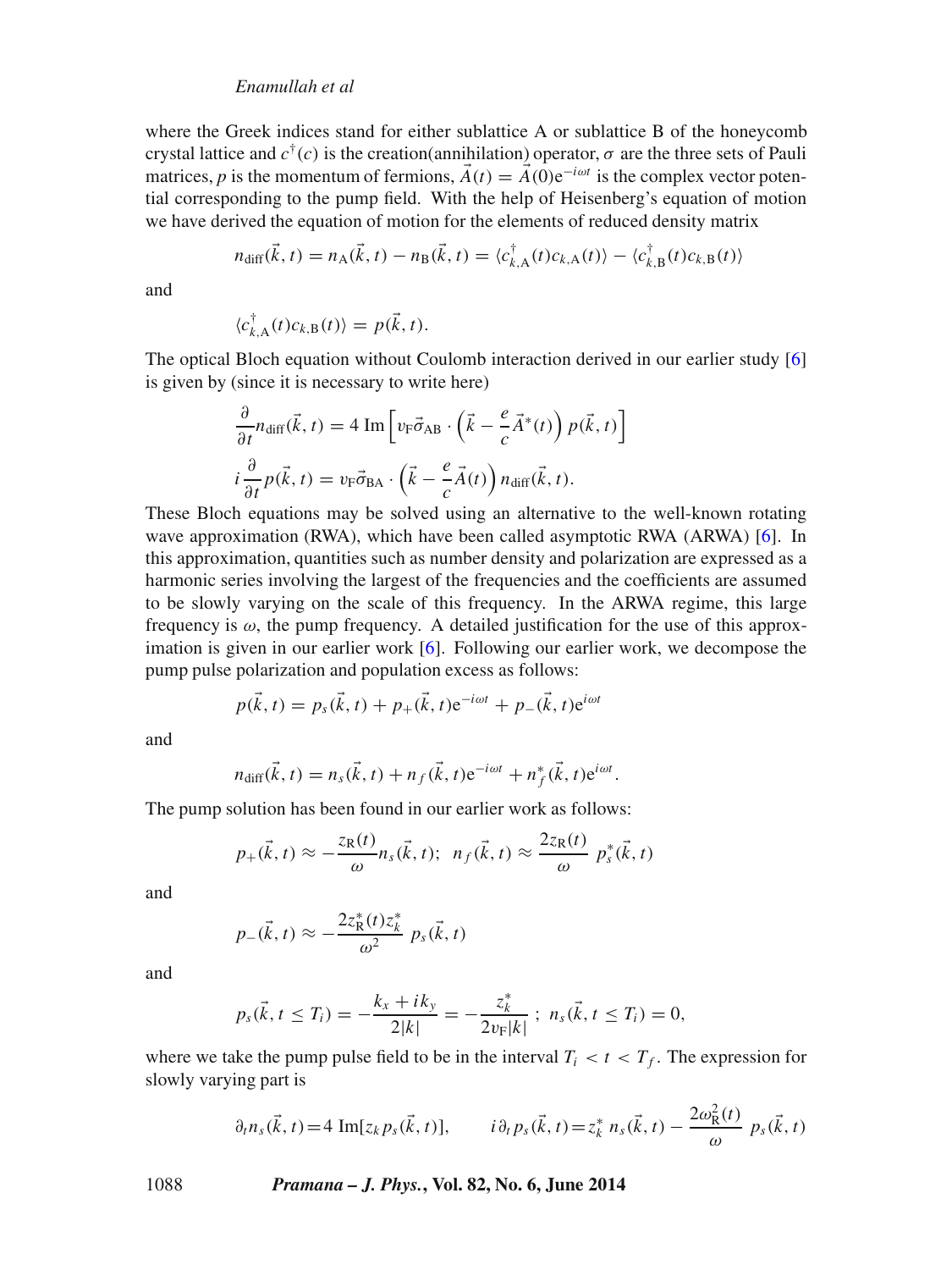and the expression for generalized anomalous Rabi frequency

$$
\Omega_{AR}(\vec{k},t) = \sqrt{4(\nu_{F}|k|)^{2} + \left(\frac{2\omega_{R}^{2}(t)}{\omega}\right)^{2}},
$$
\n
$$
n_{s}(\vec{k},t \geq T_{i}) = n_{s}(\vec{k},T_{i})\cos(\Phi(t)), \qquad n_{s}(\vec{k},T_{i}) = \frac{\omega(\nu_{F}|k|)}{\omega_{R}^{2}(\bar{t})},
$$
\n
$$
p_{s}(\vec{k},t \geq T_{i}) = \frac{\Omega_{R}(\bar{t})z_{k}^{*}\omega}{4i(\nu_{F}|k|)\omega_{R}^{2}(\bar{t})}\left(\sin(\Phi(t)) - i\frac{2\omega_{R}^{2}(\bar{t})}{\omega\Omega_{R}(\bar{t})}\cos(\Phi(t))\right),
$$

where the quantity  $\Phi(\vec{k},t) = \int_{T_i}^t \Omega_R(\vec{k},t') dt'$  is called 'the area of the pulse'. The quantity

$$
\omega_{\mathsf{R}}^2(t) = z_{\mathsf{R}}^*(t) z_{\mathsf{R}}(t) = \left| v_{\mathsf{F}} \frac{e}{c} (\vec{\sigma}_{\mathsf{BA}} \cdot \vec{A}_s(t)) \right|^2
$$

is the square of the conventional Rabi frequency at zero detuning, changing adiabatically in time as a function of the pump envelope field. Also,

$$
\omega_{\mathsf{R}}^2(\bar{t}) = \frac{\int_{T_i}^t \mathrm{d}t' \ \omega_{\mathsf{R}}^2(t')}{(t - T_i)}
$$

is the time average of the square of the conventional Rabi frequency. For the purposes of the present work, we choose the shape of the slowly varying part of the vector potential  $\vec{A}_s(t)$  as

$$
\vec{A}_s(t) = \frac{\sqrt{2}\vec{A}(0)}{\sqrt{T_f - T_i}}(t - T_i)^{1/2} \Theta\left(\frac{T_i + T_f}{2} - t\right) \Theta(T_f - t) + \frac{\sqrt{2}\vec{A}(0)}{\sqrt{T_f - T_i}}(T_f - t)^{1/2} \Theta\left(t - \frac{T_i + T_f}{2}\right) \Theta(T_f - t).
$$

The precise shape, of course, does not matter since the basic physics we seek is to establish the phenomenon of anomalous Rabi oscillations. The expression for the area of pulse becomes

$$
\phi(k) = \sqrt{16(v_F|k|)^2 + (T_f - T_i)^2 Z^2},
$$
  
\n
$$
\Phi(\vec{k}, t \ge T_f) = \frac{1}{4}(T_f - T_i)\phi(k) + \frac{2(v_F|k|)^2}{Z}
$$
  
\n
$$
\times \log\left(\frac{(T_f - T_i)Z + \phi(k)}{-(T_f - T_i)Z + \phi(k)}\right) + 2v_F|k|(t - T_f),
$$

where

$$
Z = \frac{4|z_{\text{max}}|^2}{\omega(T_f - T_i)}.
$$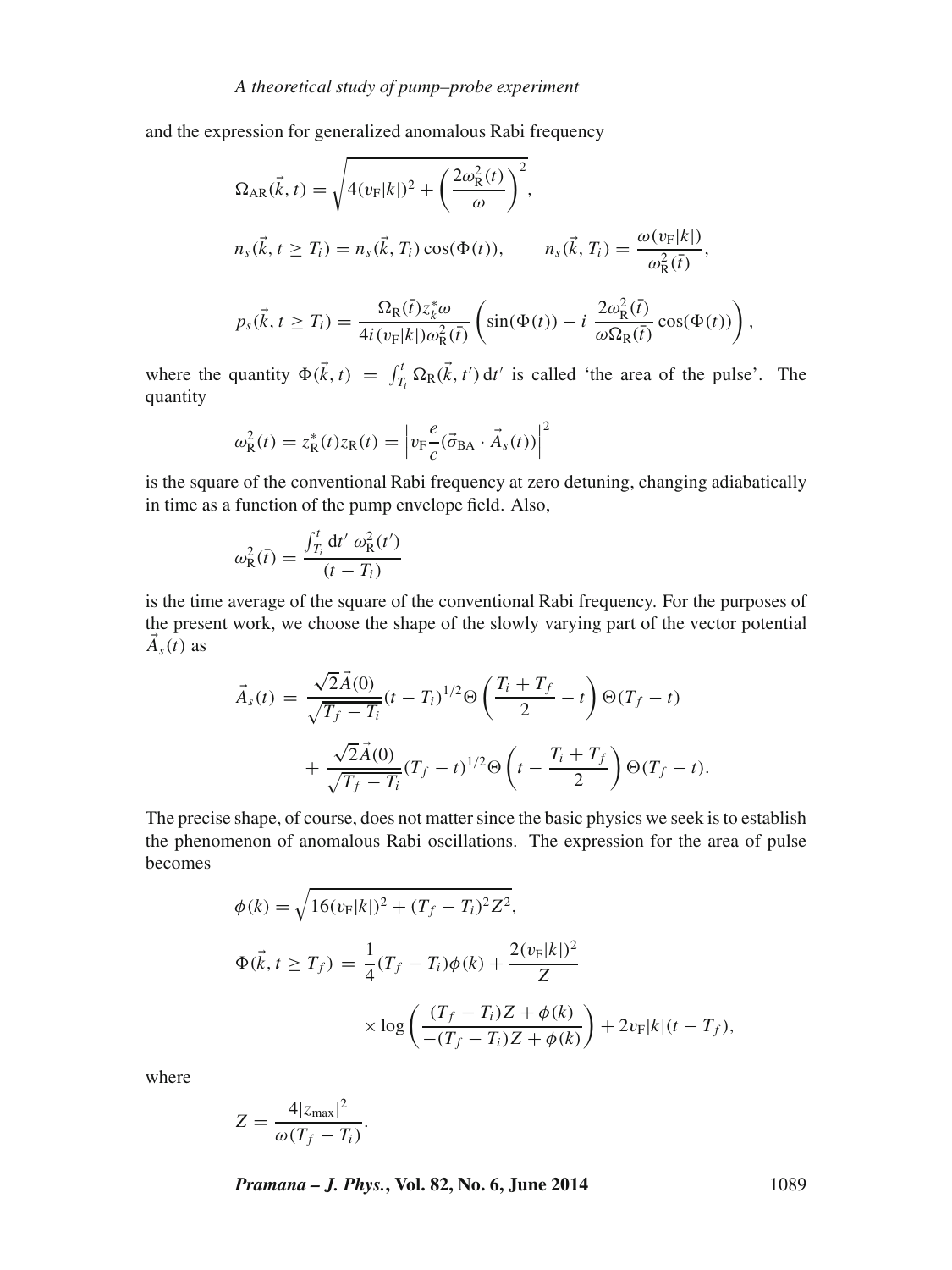In the discussion that follows, we assume that the probe pulse is immediately applied upon extinguishing the pump pulse and the former is of such a short duration that it is legitimate to use a delta function probe. The main reason for this assumption is that we want only the anomalous Rabi frequency to contribute to the area of the pulse and not the free particle dispersion (even if k is small  $2v_F|k|(t_{pr} - T_f)$  may not be small if  $t_{pr} \gg T_f$ ). In this case, the time average of Rabi frequency and generalized Rabi frequencies become

$$
\omega_{\mathsf{R}}^2(\bar{t}) = \frac{\int_{T_i}^{T_f} dt' \omega_{\mathsf{R}}^2(t')}{(T_f - T_i)} = \frac{|z_{\max}|^2}{2}
$$

$$
\Omega_{\mathsf{AR}}(\vec{k}, \vec{t}) = \sqrt{4(v_{\mathsf{F}}|k|)^2 + \frac{|z_{\max}|^4}{\omega^2}}
$$

and the area of the pulse may be simply written as

$$
\Phi(t_{\text{pr}}) = (T_f - T_i) \frac{|z_{\text{max}}|^2}{\omega} = (T_f - T_i) \frac{2\omega_{\text{R}}^2(\bar{t})}{\omega}.
$$

In passing, we note that the Bloch equations are a special case of what is known as the Floquet equation [\[25\]](#page-16-14) in mathematics. This formalism has also been used extensively in the physics literature especially in the field of atomic physics where atom–light interactions are studied [\[26\]](#page-16-15). The Rabi frequency that we deduce (both anomalous and conventional) are known as Floquet exponents. In this sense, there is nothing mysterious about the anomalous Rabi frequency or indeed the conventional one. However, the point in focus is that these exponents vanish in some regime for peudospinless systems, whereas they do not when there is pseudospin (hence the adjective 'anomalous'). In the present situation, according to that theory, there are three Floquet exponents that add up to zero. Since they are symmetrically placed, one of them is zero and the other two are equal and opposite in sign. This is the Rabi frequency. However, this theory does not provide a simple analytical expression for these coefficients and, in most situations, they have to be obtained numerically if the exact answer is needed. Hence, our analytical approach, though approximate unlike the numerical approach, is needed to establish the general relationships between the Rabi frequency and models under study and regimes considered.

Now we go on to derive Bloch equations for the pump and probe pulses in the case of bilayer and multilayer graphene specifically tailored to probe anomalous Rabi oscillations.

## 3.2 *Bloch equations for bilayer graphene*

The low-energy properties of BLG with Bernal stacking are well described by an offdiagonal Hamiltonian with parabolic dispersion [\[4](#page-15-2)[,5\]](#page-15-3). The Hamiltonian for BLG in the presence of an optical pump field is given by

$$
\hat{H} = -\frac{1}{2m} \sum_{p} \left( p_x - ip_y - \frac{e}{c} A^*(t) \right)^2 c_{\text{A1}}^\dagger(\vec{p}) c_{\text{B2}}(\vec{p}) + \text{h.c.},
$$

where  $m = \gamma_1/2v_F^2$  is the effective mass of Dirac fermions, related to the interlayer hopping parameter  $\gamma_1$  and Fermi velocity  $v_F$ .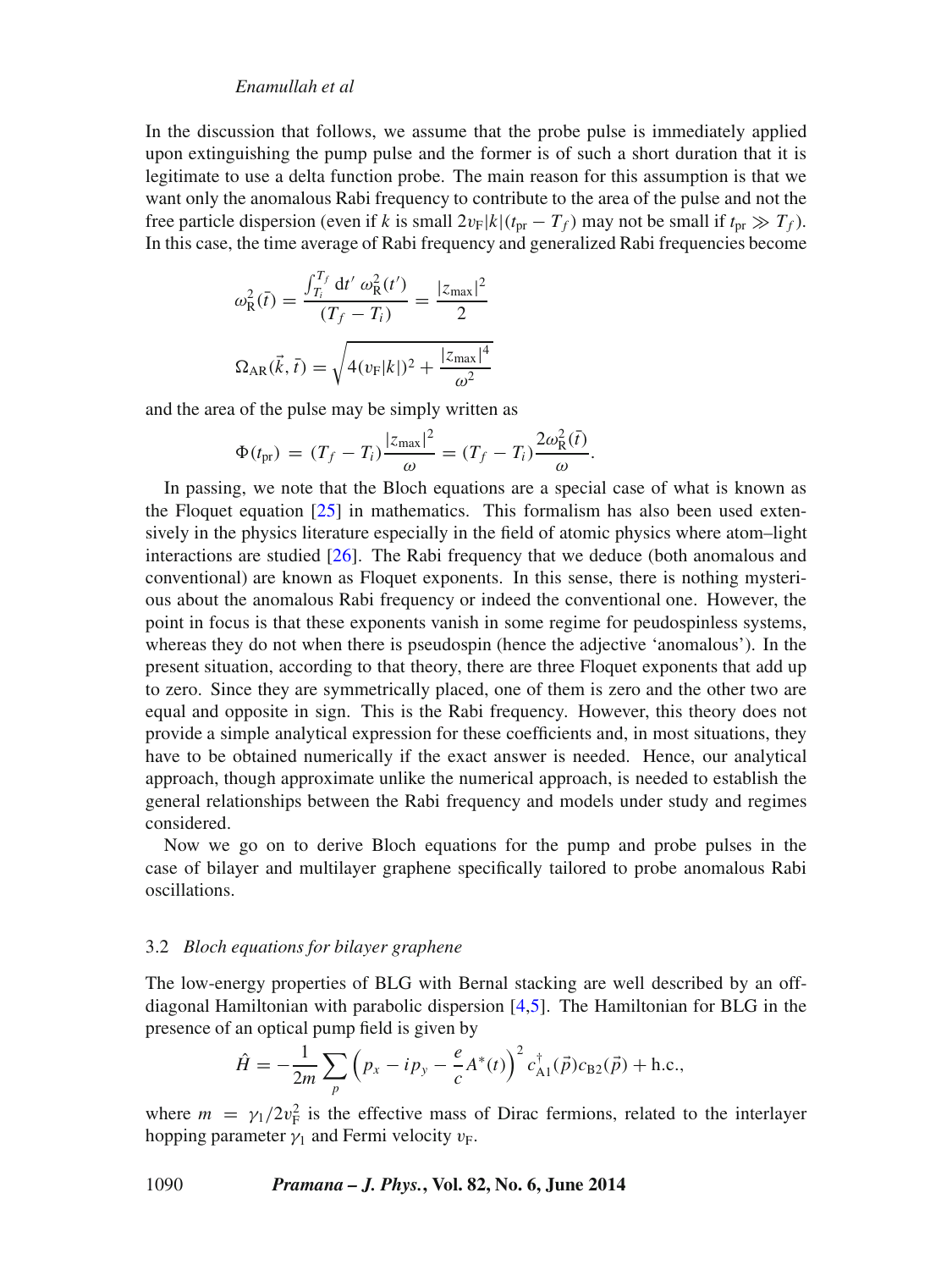We may now find the equation of motion for the reduced density matrix with elements,

$$
n_{\text{diff}}(\vec{k}, t) = n_{\text{A1}}(\vec{k}, t) - n_{\text{B2}}(\vec{k}, t) = \langle c_{k, \text{A1}}^{\dagger}(t)c_{k, \text{A1}}(t) \rangle - \langle c_{k, \text{B2}}^{\dagger}(t)c_{k, \text{B2}}(t) \rangle
$$

and

$$
p(\vec{k},t) = \langle c_{k,\text{A1}}^{\dagger}(t)c_{k,\text{B2}}(t)\rangle
$$

as follows:

$$
\frac{\partial}{\partial t} n_{\text{diff}}(\vec{k}, t) = -\frac{2}{m} \text{Im} \left[ \left( k_x - ik_y - \frac{e}{c} A^*(t) \right)^2 p(\vec{k}, t) \right]
$$
  

$$
i \frac{\partial}{\partial t} p(\vec{k}, t) = -\frac{1}{2m} \left( k_x + ik_y - \frac{e}{c} A(t) \right)^2 n_{\text{diff}}(\vec{k}, t).
$$

In the ARWA method [\[6\]](#page-15-4), these are solved using the ansatzs,

$$
n_{\text{diff}}(\vec{k}, t) = n_s(\vec{k}, t) + n_f(\vec{k}, t)e^{-i\omega t} + n_f^*(\vec{k}, t)e^{i\omega t} + n_f'(\vec{k}, t)e^{-2i\omega t} + n_f'^*(\vec{k}, t)e^{2i\omega t}, p(\vec{k}, t) = p_s(\vec{k}, t) + p_+(\vec{k}, t)e^{-i\omega t} + p_-(\vec{k}, t)e^{i\omega t} + p'_+(\vec{k}, t)e^{-2i\omega t} + p'_-(\vec{k}, t)e^{2i\omega t}.
$$

For two layers it is important to include terms upto the second harmonic at least. This becomes clear if we focus on the  $k = 0$  case where anomalous Rabi oscillations are seen at the level of the second harmonic and are absent at the level of the first harmonic. This idea will be made more general when we discuss multilayer graphene in the next section. Upon substitution in the Bloch equations, the solutions for rapidly varying parts of the above Bloch equations are given by

$$
n_{f}(\vec{k},t) \approx \frac{4\alpha(e/c)k_{+}A_{s}(t)}{\omega} p_{s}^{*}(\vec{k},t), \quad n'_{f}(\vec{k},t) \approx -\frac{2\alpha(e/c)^{2}A_{s}^{2}(t)}{2\omega} p_{s}^{*}(\vec{k},t)
$$
  
\n
$$
p_{-}(\vec{k},t) \approx -\frac{2\alpha^{2}}{\omega^{2}} \left(2(e/c)|k|^{2} + (e/c)^{3}|A_{s}(t)|^{2}\right)
$$
  
\n
$$
\times k_{+}A_{s}^{*}(t)p_{s}(\vec{k},t)
$$
  
\n
$$
p_{+}(\vec{k},t) \approx -\frac{2\alpha(e/c)k_{+}A_{s}(t)}{\omega} n_{s}(\vec{k},t), \quad p'_{+}(\vec{k},t) \approx \frac{\alpha(e/c)^{2}A_{s}^{2}(t)}{2\omega} n_{s}(\vec{k},t)
$$
  
\n
$$
p'_{-}(\vec{k},t) \approx \frac{2\alpha^{2}(e/c)^{2}k_{+}^{2}A_{s}^{*2}(t)}{4\omega^{2}} p_{s}(\vec{k},t),
$$

where  $k_{\pm} = k_x \pm ik_y$ . We may see from the above expression that unlike in the singlelayer case, in bilayer when  $k = 0$ , the contribution from the first harmonic completely drops out. This is because  $p_{\pm}(0, t) \equiv 0$  and  $n_f(0, t) \equiv 0$ . Therefore, anomalous Rabi oscillations in the bilayer case are seen only at the level of the second harmonic for small values of  $k$ . The solutions for the slowly varying parts are given by

$$
n_s(\vec{k}, t \ge T_i) = n_s(\vec{k}, T_i) \cos(\Phi(t)) = \frac{\omega |k|^2}{2m\omega_{\rm R}^2(\bar{t})} \cos(\Phi(t))
$$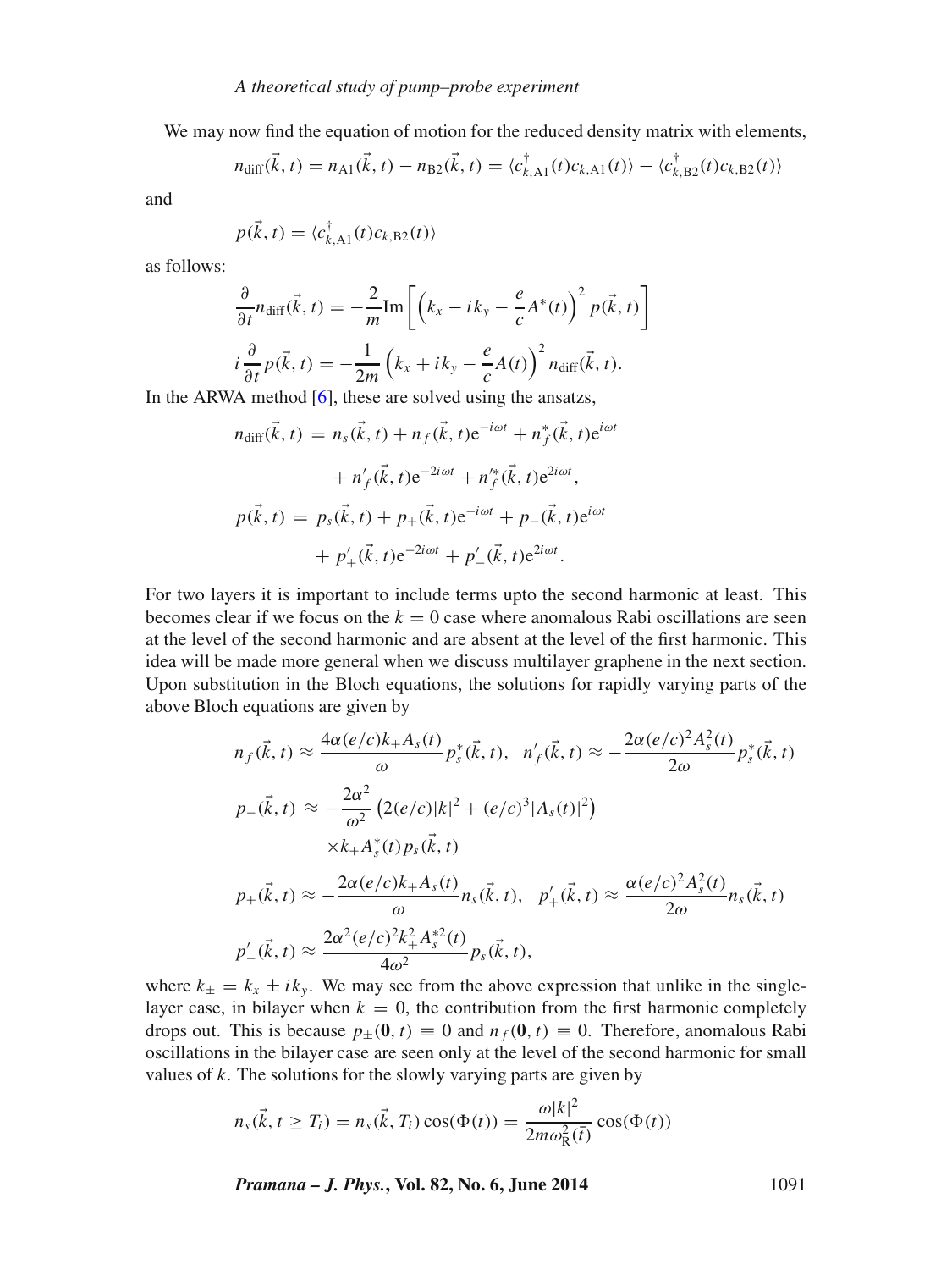$$
p_s(\vec{k}, t \geq T_i) = \frac{k_+^2}{2|k|^2} \left( \cos(\Phi(t)) + i \frac{\omega \Omega_{AR}(\vec{t})}{\omega_R^2(\vec{t})} \sin(\Phi(t)) \right).
$$

We may neglect  $p_-(k, t)$  and  $p'_-(k, t)$  as they are smaller than the included terms by at least two factors of  $1/\omega$ . The important ingredient that enters into these equations is  $\Phi(t)$ – the area of the pulse given by the following expression (in which we use the same shape of  $A<sub>s</sub>(t)$  as in the case of single layer):

$$
\Phi(t \geq T_f) = \frac{1}{3\omega} \left(\frac{1}{2m}\right)^2 \left(\frac{e}{c}\right)^4 |A(0)|^4 (T_f - T_i) + \frac{k^2}{m}(t - T_f).
$$

The above expression is derived by assuming small values of band momentum  $k$ . This analysis also yields an expression for the anomalous Rabi frequency,

$$
\Omega_{\rm AR}^{\rm BLG}(t) = \sqrt{\left(\frac{|k|^2}{2m}\right)^2 + \frac{\left(2\omega_{\rm R}^2(t) + 4\sqrt{2}\frac{|k|^2\omega_{\rm R}(t)}{m}\right)^2}{4\omega^2}},
$$

where

$$
\omega_{\rm R}^2(t) \approx \left(\frac{1}{2m}\right)^2 \frac{(e/c)^4 |A_s(t)|^4}{2}
$$

is the conventional Rabi frequency.

Now we go on to generalize this to *n*-layers. The discussion is quite similar. However in the general case, one must treat higher harmonics with care.

#### 3.3 *Bloch equations for multilayer graphene*

The Hamiltonian for MLG [\[27\]](#page-16-16) in the presence of an optical pump field may be modelled as

$$
\hat{H}_n = \sum_{p} \sum_{j=1}^{n-1} \left( p_- - \frac{e}{c} A^*(t) \right)^n c_{\text{A}j}^\dagger(\vec{p}, t) \ c_{\text{B}(j+1)}(\vec{p}, t) + \text{h.c.},
$$

where  $\beta = v_F^n / \gamma_1^{n-1}$ ,  $p_{\pm} = p_x \pm i p_y$ . With the help of Heisenberg's equation we can find the equation of motion for the following elements of reduced density matrix:

$$
N_{\nu}(\vec{k},t) = \langle c_{\mathbf{A}\nu}^{\dagger}(\vec{k},t)c_{\mathbf{A}\nu}(\vec{k},t)\rangle - \langle c_{\mathbf{B}(\nu+1)}^{\dagger}(\vec{k},t)c_{\mathbf{B}(\nu+1)}(\vec{k},t)\rangle
$$

and

$$
\pi_{\nu}(\vec{k},t) = \langle c_{A(\nu)}^{\dagger}(\vec{k},t)c_{B(\nu+1)}(\vec{k},t)\rangle
$$

for the νth layer as

$$
i\frac{\partial}{\partial t}N_{\nu}(\vec{k},t) = 4\beta \operatorname{Im}\left[\left(k_{-}^{n} - n\frac{e}{c}A^{*}(t)k_{-}^{n-1}\right)\pi_{\nu}(\vec{k},t)\right]
$$

$$
i\frac{\partial}{\partial t}\pi_{\nu}(\vec{k},t) = \beta\left(k_{+}^{n} - n\frac{e}{c}A(t)k_{+}^{n-1}\right)N_{\nu}(\vec{k},t).
$$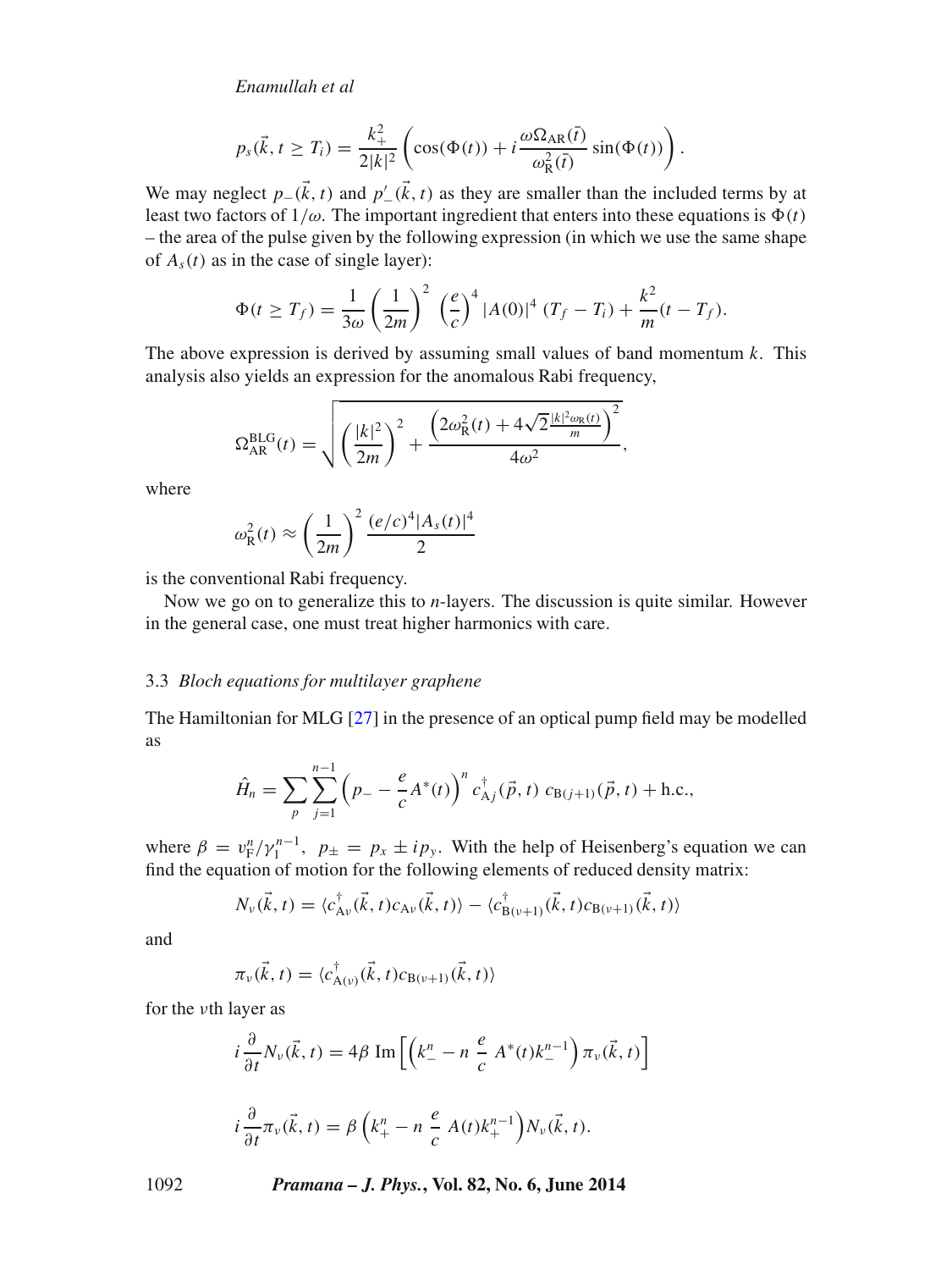Using the ARWA technique [\[6\]](#page-15-4), we make the following substitution (keeping in mind that at  $k = 0$ , the polarization varies slowly, whereas the population oscillates with frequency equal to the *n*th harmonic in the external frequency):

$$
\pi_{\nu}(\vec{k}, t) = \pi_{s}(\vec{k}, t) + e^{-i\omega t}\pi_{+}(\vec{k}, t) + e^{i\omega t}\pi_{-}(\vec{k}, t)
$$
  

$$
N_{\nu}(\vec{k}, t) = e^{in\omega t}N_{\text{max}}(\vec{k}, t) + e^{-in\omega t}N_{\text{max}}^{*}(\vec{k}, t)
$$

$$
+ e^{i(n-1)\omega t}N_{\text{max}, 1}(\vec{k}, t) + e^{-i(n-1)\omega t}N_{\text{max}, 1}^{*}(\vec{k}, t).
$$

After substituting these values in the above Bloch equation and comparing the coefficients we have

$$
N_{\max}(\vec{k},t) = -\frac{2\beta(-\frac{e}{c}A_s^*(t))^n}{n\omega}\pi_s(\vec{k},t);
$$
  
\n
$$
N_{\max,1}(\vec{k},t) = -\frac{2n\beta(-\frac{e}{c}A_s^*(t))^{(n-1)}P_{-\pi_s}(\vec{k},t)}{(n-1)\omega}\pi_s(\vec{k},t);
$$
  
\n
$$
\pi_{-}(\vec{k},t) = \frac{2\beta^2(-\frac{e}{c}A_s(t))^{(n-1)}(-\frac{e}{c}A_s^*(t))^nP_{+\pi_s}(\vec{k},t)}{\omega^2}\pi_s(\vec{k},t);
$$
  
\n
$$
\pi_{+}(\vec{k},t) = -\frac{2n^2\beta^2(-\frac{e}{c}A_s(t))^n(-\frac{e}{c}A_s^*(t))^{(n-1)}P_{-\pi_s}(\vec{k},t)}{(n-1)\omega^2}\pi_s(\vec{k},t),
$$

and the equation for the slowly varying part of the polarization is  $(\partial/\partial t)\pi_s(\vec{k},t)$  =  $i\Omega_R^{NLG}(t)\pi_s(\vec{k},t)$  where  $\Omega_R^{NLG}(t)$  is the generalized Rabi frequency given by the following expression:

$$
\Omega_R^{\text{NLG}}(t) = \frac{2\beta^2 \left| -\frac{e}{c}A_s(t) \right|^{2n}}{n\omega} + \frac{2n^2\beta^2 |k|^2 \left| -\frac{e}{c}A_s(t) \right|^{2(n-1)}}{\omega(n-1)}
$$

and the solution for  $\pi_s(\vec{k},t)$  is given by

$$
\pi_s(\vec{k},t) = \pi_s(\vec{k},0) \left(\cos(\Phi(t)) + i \sin(\Phi(t))\right),\,
$$

where

$$
\pi_s(\vec{k},0) = (-1)^n \frac{k_+^n}{2|k|^n}
$$

can be found by the equilibrium condition and  $\Phi(t)$ , the area of the pulse with the same shape of  $A_s(t)$  taken in the case of both single layer and bilayer is given by

$$
\Phi(t) = \frac{2\beta^2}{n(n+1)\omega} \left(\frac{e}{c}\right)^{2n} |A(0)|^{2n} (T_f - T_i) + \beta |k|^n (t - T_f).
$$

The above expression is derived assuming small '*k*' values. The area of the pulse assumes this value just at the end of the pump pulse when the pump is tuned off. If the probe is incident at this time, the dynamics of the probe is determined by the above area of the pump pulse.

So far we have described the influence of the pump pulse field on the dynamics of single layer, bilayer and multilayer graphene. Now we go on to describe the effect of a weak probe pulse on the graphene systems excited by the pump field as described above.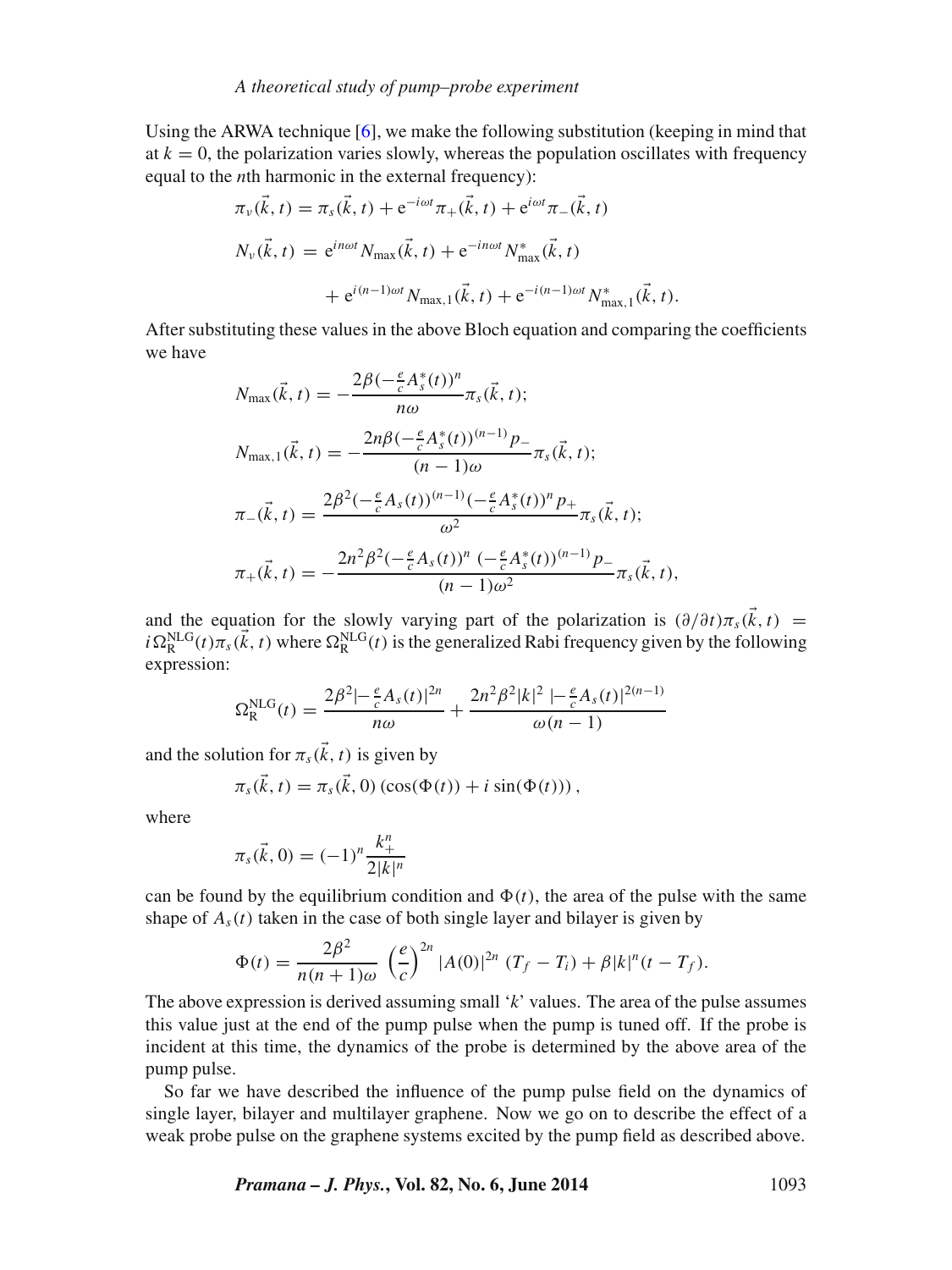#### **4. Linear response equations of the probe field**

The probe field being weak, obeys linearized Bloch equations. To linearize the Bloch equations, we write

 $n_{\text{diff}}(\vec{k},t) \rightarrow n_{\text{diff}}(\vec{k},t) + \delta n_{\text{diff}}(\vec{k},t), \qquad p(\vec{k},t) \rightarrow p(\vec{k},t) + \delta p(\vec{k},t).$ 

Here  $\delta n_{\text{diff}}(\vec{k},t)$ ,  $\delta p(\vec{k},t)$  and  $\delta p^*(\vec{k},t)$  are the linear response functions due to the probe field.

### 4.1 *Linear response of a single layer*

After linearizing the Bloch equations for single layer we have

$$
\frac{\mathrm{d}}{\mathrm{d}t} \delta n_{\mathrm{diff}}(\vec{k}, t) = 4 \, \mathrm{Im}[z_k \delta p(\vec{k}, t) + \delta z_A(t) p_s^* (\vec{k}, t)]
$$
\n
$$
i \frac{\mathrm{d}}{\mathrm{d}t} \delta p(\vec{k}, t) = z_k^* \, \delta n_{\mathrm{diff}}(\vec{k}, t) - \delta z_A(t) n_s(\vec{k}, t).
$$

We solve these coupled equations with initial condition  $\delta n_{\text{diff}}(\vec{k}, t_{\text{pr}}) = 0$  and  $\delta p(\vec{k}, t_{\text{pr}}) =$ 0 at time  $t = t_{pr}$  just before the probe field assumed to be a delta function at  $t = t_{pr}$ . In other words, we set  $\delta z_A(t') = (\delta z_{A,\max} t_{\text{pr}}) \delta(t' - t_{\text{pr}})$ . After solving these equations, we get the following expressions for  $\delta n_{\text{diff}}(\vec{k},t)$  and  $\delta p(\vec{k},t)$ :

$$
\delta n_{\text{diff}}(k, t) = -i Q(t_{\text{pr}}) \Theta(t - t_{\text{pr}}) \cos(2|z_k|(t - t_{\text{pr}}))
$$

$$
+ \frac{n_s(t_{\text{pr}})}{|z_k|} 2 \operatorname{Re}[z_k \delta A(t_{\text{pr}})] \Theta(t - t_{\text{pr}}) \cos(2|z_k|(t - t_{\text{pr}}))
$$

and

$$
\delta p(\vec{k},t) = -\frac{n_s(\vec{k},t_{\rm pr})}{z_k} Im[z_k(\delta z_{\rm A,max}t_{\rm pr})] \Theta(t-t_{\rm pr}) \n+ \frac{i n_s(\vec{k},t_{\rm pr})}{z_k} Re[z_k\delta z_{\rm A,max}t_{\rm pr}] cos(2v_{\rm F}|k|(t-t_{\rm pr})) \n\times \Theta(t-t_{\rm pr}) + \frac{2i|z_k|}{z_k} Im[(\delta z_{\rm A,max}t_{\rm pr})p_s^*(\vec{k},t_{\rm pr})] \n\times sin(2v_{\rm F}|k|(t_{\rm pr}-t)) \Theta(t-t_{\rm pr}),
$$

where  $\Theta(x)$  is the Heaviside's step function. We now work with the Fourier transformed probe polarization  $\delta p(\omega') \equiv \sum_{\vec{k}} \delta p(k, \omega')$ . Using this we may define the probe susceptibility as  $\delta p(\omega') = \chi(\omega') \delta E(\omega')$ , where  $\delta E(\omega')$  is the electric field of the probe. Extracting  $\chi(\omega')$  from the above equation and retaining only the most singular part we have,  $\chi(\omega') \sim \cos \Phi(t_{\text{pr}})$ . We may see that the probe susceptibility depends on the area of pump pulse and it has oscillatory behaviour as a function of the duration of the pump field. After some simplification, we get the following expression:

<span id="page-9-0"></span>
$$
\frac{\chi(\omega')}{\chi_{\text{max}}(\omega')} = \cos(\Phi), \quad \Phi = \frac{v_{\text{F}}^2}{\hbar^2 \omega^3} |\vec{\sigma}_{\text{BA}} \cdot e \vec{E}_{\text{max}}|^2 (T_f - T_i). \tag{1}
$$

 $\chi_{\text{max}}(\omega')$   $\hbar^2 \omega^3$   $\mu^2$   $\omega^3$   $\mu^4$   $\omega^5$   $\mu^2$   $\omega^3$   $\mu^4$   $\omega^5$   $\mu^6$   $\mu^7$   $\mu^8$   $\mu^9$   $\mu^8$   $\mu^9$   $\mu^9$   $\mu^9$   $\mu^9$   $\mu^9$   $\mu^9$   $\mu^9$   $\mu^9$   $\mu^9$   $\mu^9$   $\mu^9$   $\mu^9$   $\mu^9$   $\mu^9$   $\mu^9$ tral claim viz. eq. [\(1\)](#page-9-0). Also,  $\chi_{\text{max}}(\omega')$  is the susceptibility when  $\cos(\Phi) = 1$ . The central result of eq. [\(1\)](#page-9-0) may be depicted graphically as shown by the diagram in the results section.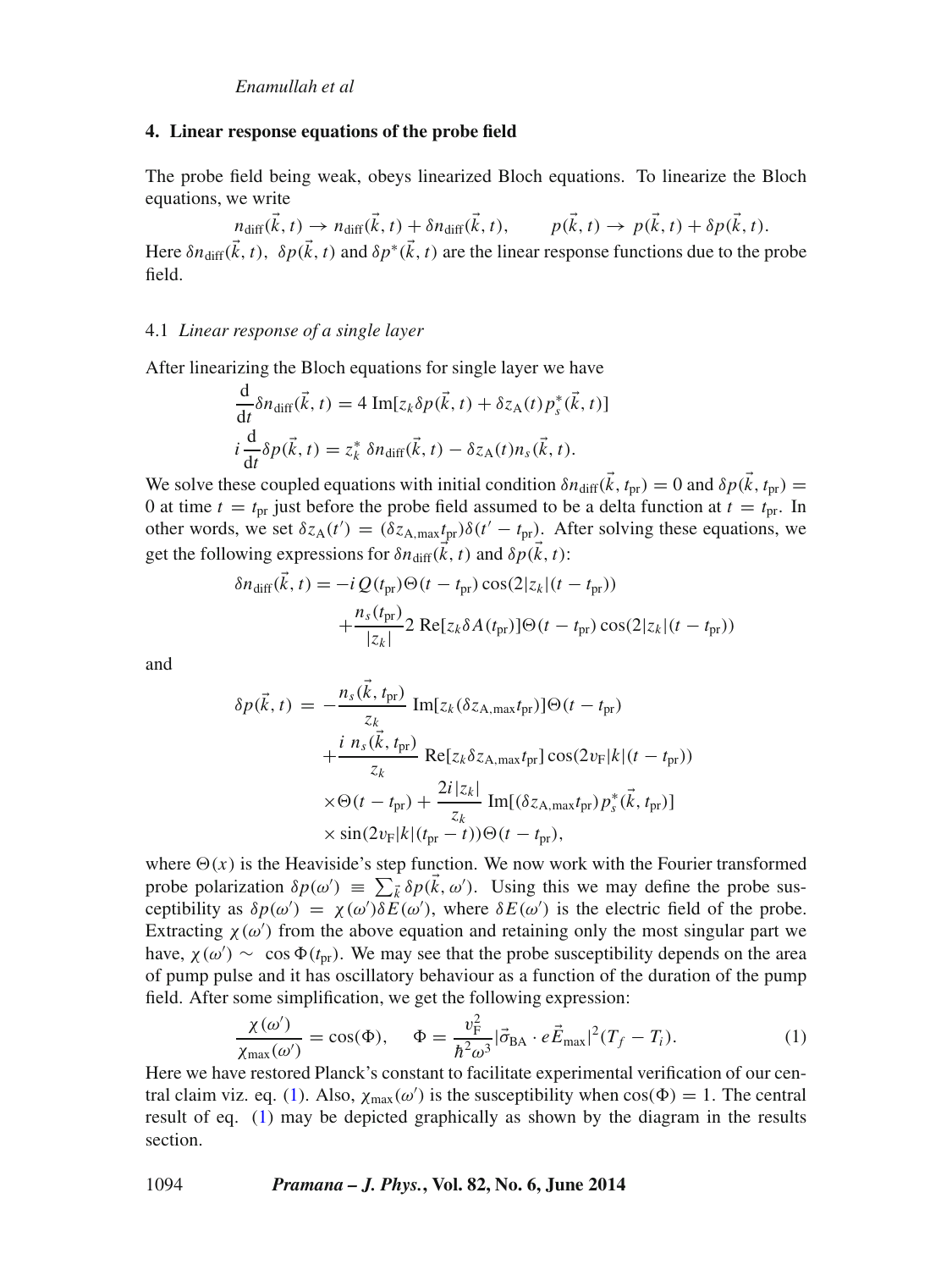#### 4.2 *Differential transmission coefficient*

The above description was an ideal pump–probe experiment where the probe duration is taken to be much smaller than the pump duration, so much so that we have used an ideal delta function in time to describe the probe. This enables an elegant analytical solution of the probe susceptibility at each probe frequency. This solution also clearly and easily brings out the important physics we seek, viz., that the probe susceptibility is a sinusoidal function of the pump duration with the probe frequency and the pump Rabi frequency (electric field strength) remaining fixed. The period of these oscillations is the anomalous Rabi frequency. Realistic experiments [\[17–](#page-16-6)[20\]](#page-16-9) typically use the same pulse for pump and probe, except that the probe beam is much less intense than the pump and comes after a time delay following the pump. Therefore, in order to compare with the existing experimental data we wish to study this problem. When delays are present, it is important to take into account dephasing rates. To this end we write the pump equations as

$$
\frac{\partial}{\partial t} n_{\text{diff}}(\vec{k}, t) = 4 \operatorname{Im} [v_{\text{F}} \vec{\sigma}_{\text{AB}} \cdot (\vec{k} - \frac{e}{c} \vec{A}^*(t)) p(\vec{k}, t)] \tag{2}
$$

$$
i\frac{\partial}{\partial t}p(\vec{k},t) = v_{\rm F}\vec{\sigma}_{\rm BA} \cdot \left(\vec{k} - \frac{e}{c}\vec{A}(t)\right) n_{\rm diff}(\vec{k},t) - i\frac{p(\vec{k},t) - p_0(\vec{k})}{T_2}.\tag{3}
$$

Here  $1/T_2$  is the polarization dephasing rate and  $p_0(k) = -\frac{z}{k} \frac{2v_F(k)}{\text{ is the equilibrium}}$ polarization. The above equation ensures that the polarization decays to the equilibrium value after a time which is much larger than  $T_2$  once the pump is turned off. The probe equations become

$$
\frac{\partial}{\partial t} \delta n_{\text{diff}}(\vec{k}, t) = 4 \operatorname{Im} \left[ v_{\text{F}} \vec{\sigma}_{\text{AB}} \cdot \left( -\frac{e}{c} \vec{A}^*(t) \right) \ p(\vec{k}, t) \right] + 4 \operatorname{Im} [v_{\text{F}} \vec{\sigma}_{\text{AB}} \cdot \vec{k} \delta p(\vec{k}, t)] \tag{4}
$$

$$
i\frac{\partial}{\partial t}\delta p(\vec{k},t) = v_{\rm F}\vec{\sigma}_{\rm BA}\cdot \left(-\frac{e}{c}\delta\vec{A}(t)\right)n_{\rm diff}(\vec{k},t) + v_{\rm F}\vec{\sigma}_{\rm BA}\cdot \vec{k}\delta n_{\rm diff}(\vec{k},t) - i\frac{\delta p(\vec{k},t)}{T_2}.\tag{5}
$$

We have solved these equations using the methods already outlined to obtain the following formulas for transmission coefficient. In graphene we think of the induced field as proportional to the induced current, which is in turn proportional to the polarization. Therefore, we choose the contribution to the signal induced by the probe field as

$$
\delta \vec{\pi}(t) = v_{\rm F} \vec{\sigma}_{\rm AB} \ \delta p(t) + v_{\rm F} \vec{\sigma}_{\rm BA} \delta p^*(t),
$$

where  $\delta p(t) = \frac{1}{A} \sum_{\mathbf{k}} \delta p(\mathbf{k}, t)$ . The signal due to the probe only is chosen for dimensional consistency as  $\delta \vec{\pi}_{ext}(t) = (ev_F^2/c^2) \delta \mathbf{E}_{ext}(t)$ . The net transmitted signal is

$$
\delta \vec{\pi}_{\text{trans}}(t) = \delta \vec{\pi}_{\text{ind}}(t) + \delta \vec{\pi}_{\text{ext}}(t),
$$

where  $\delta \vec{\pi}_{ind}(t)$  is the induced signal that propagates in the same direction as  $\delta \vec{\pi}_{ext}(t)$ . The transmitted intensity is  $\langle \delta \vec{\pi}_{\text{trans}}^*(t) \cdot \delta \vec{\pi}_{\text{trans}}(t) \rangle$  where the average denotes time average and the incident intensity is  $\langle \delta \vec{\pi}_{ext}^*(t) \cdot \delta \vec{\pi}_{ext}(t) \rangle$ . The transmission coefficient is,

$$
\frac{\Delta T}{T_0} = \frac{\langle \delta \vec{\pi}_{\text{trans}}^*(t) \cdot \delta \vec{\pi}_{\text{trans}}(t) \rangle}{\langle \delta \vec{\pi}_{\text{ext}}^*(t) \cdot \delta \vec{\pi}_{\text{ext}}(t) \rangle}.
$$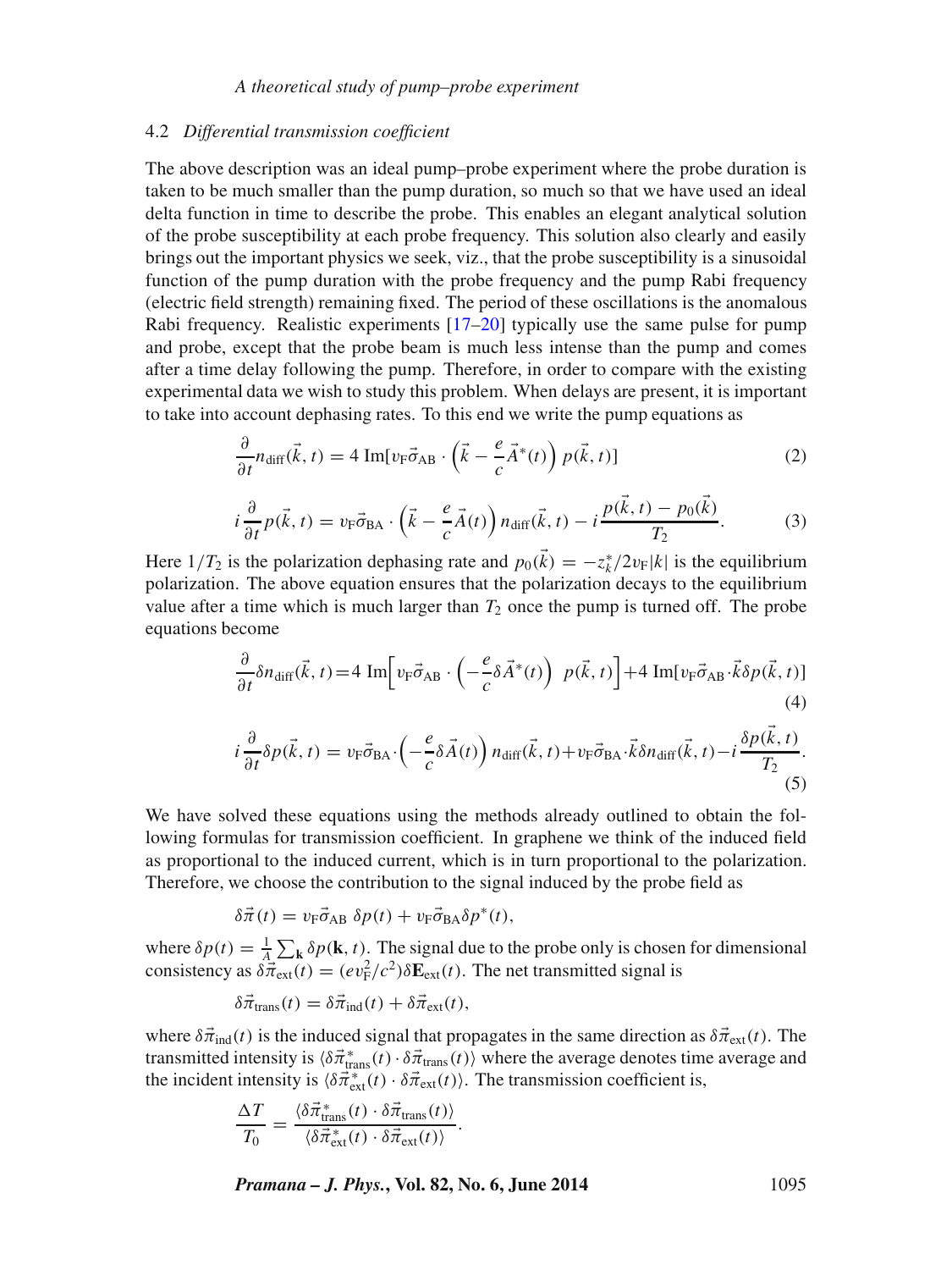What we are really interested is the change in this coefficient with and without the pump. This means we have to calculate  $(\Delta T_{+} - \Delta T)/T_0$ , where  $\Delta T_{+}$  refers to the probe transmission with the pump and  $\Delta T$  is the same without the pump. In the present case, the induced signal is much weaker than the incident probe signal (it is well known that graphene is quite transparent ( $\sim$ 97%)). Hence we may write for the differential transmission coefficient

$$
\eta = \frac{\Delta T_{+} - \Delta T}{T_{0}}
$$
  
= 
$$
\frac{\langle \delta \vec{\pi}_{\text{ext}}^{*}(t) \cdot (\delta \vec{\pi}_{\text{ind},+}(t) - \delta \vec{\pi}_{\text{ind}}(t)) \rangle + \langle (\delta \vec{\pi}_{\text{ind},+}^{*}(t) - \delta \vec{\pi}_{\text{ind}}^{*}(t)) \cdot \delta \vec{\pi}_{\text{ext}}(t) \rangle}{\langle \delta \vec{\pi}_{\text{ext}}^{*}(t) \cdot \delta \vec{\pi}_{\text{ext}}(t) \rangle}.
$$

We have computed  $\eta$  explicitly and it may be written as

$$
\eta = -\frac{ic^2}{\omega^2 A} \sum_{\mathbf{k}} e^{\lambda_2 \tau} \frac{1}{\tau_d} \frac{(e^{\lambda_2 \tau_d} - 1)^2}{\Omega_{\text{ARWA}}(0)} + \text{c.c.},\tag{6}
$$

where

$$
\lambda_2 = -\frac{1}{2T_2} - \frac{\Omega_{\text{ARWA}}^2(0)}{2T_2 \Omega_{\text{ARWA}}^2(k)} - i\Omega_{\text{ARWA}}(k) \tag{7}
$$

and  $\Omega_{ARWA}(k)$  is the effective anomalous Rabi frequency and  $\tau$  is the time delay between the end of the pump pulse and start of the probe pulse. Also  $\tau_d$  is the common duration of the pump and probe pulses. This may be explicitly evaluated for graphene to yield

<span id="page-11-0"></span>
$$
\eta = -\frac{c^2}{(4\pi v_F^2(\tau + \tau_d)(\tau + 2\tau_d)\omega^2)}
$$
  
\n
$$
\times \left( \left( 4 + \frac{2\tau}{\tau_d} \right) \cos\left[ (\tau + \tau_d) \frac{2\omega_R^2}{\omega} \right] e^{-(\tau + \tau_d)/T_2}
$$
  
\n
$$
- \frac{(\tau + \tau_d)}{\tau_d} \cos\left[ \frac{2\omega_R^2}{\omega} (\tau + 2\tau_d) \right] e^{-(\tau + 2\tau_d)/T_2}
$$
  
\n
$$
+ \left( -3 - \frac{\tau}{\tau_d} - \frac{2\tau_d}{\tau} \right) \cos\left[ \frac{2\omega_R^2}{\omega} \tau \right] e^{-\tau/T_2} \right).
$$
 (8)

It is clear from the above formula (consistent with the claims of the earlier discussion that involved using a delta function probe) that the susceptibility is a sinusoidal function of the pulse duration. Here, however, some differences are expected as both the pump pulse and the probe pulse have the same duration which means harmonics of anomalous Rabi frequency are also seen as a term such as  $cos[\frac{2\omega_R^2}{\omega}(\tau_{d,probe} + \tau_{d,pump})]$  also appears, which in the earlier discussion was simply reduced to  $cos[\frac{2\omega_{R}^{2}}{\omega}\tau_{d}]$  as  $\tau_{d,probe} = 0$ , but here as  $\tau_{d,probe} = \tau_{d,pump} = \tau_d$  there are harmonics as well. In this case,  $T_2 \gg \tau \gg \tau_d$ . If we also ensure that  $(2\omega_R^2/\omega)\tau \sim 10$  so that there are about 10 anomalous Rabi oscillations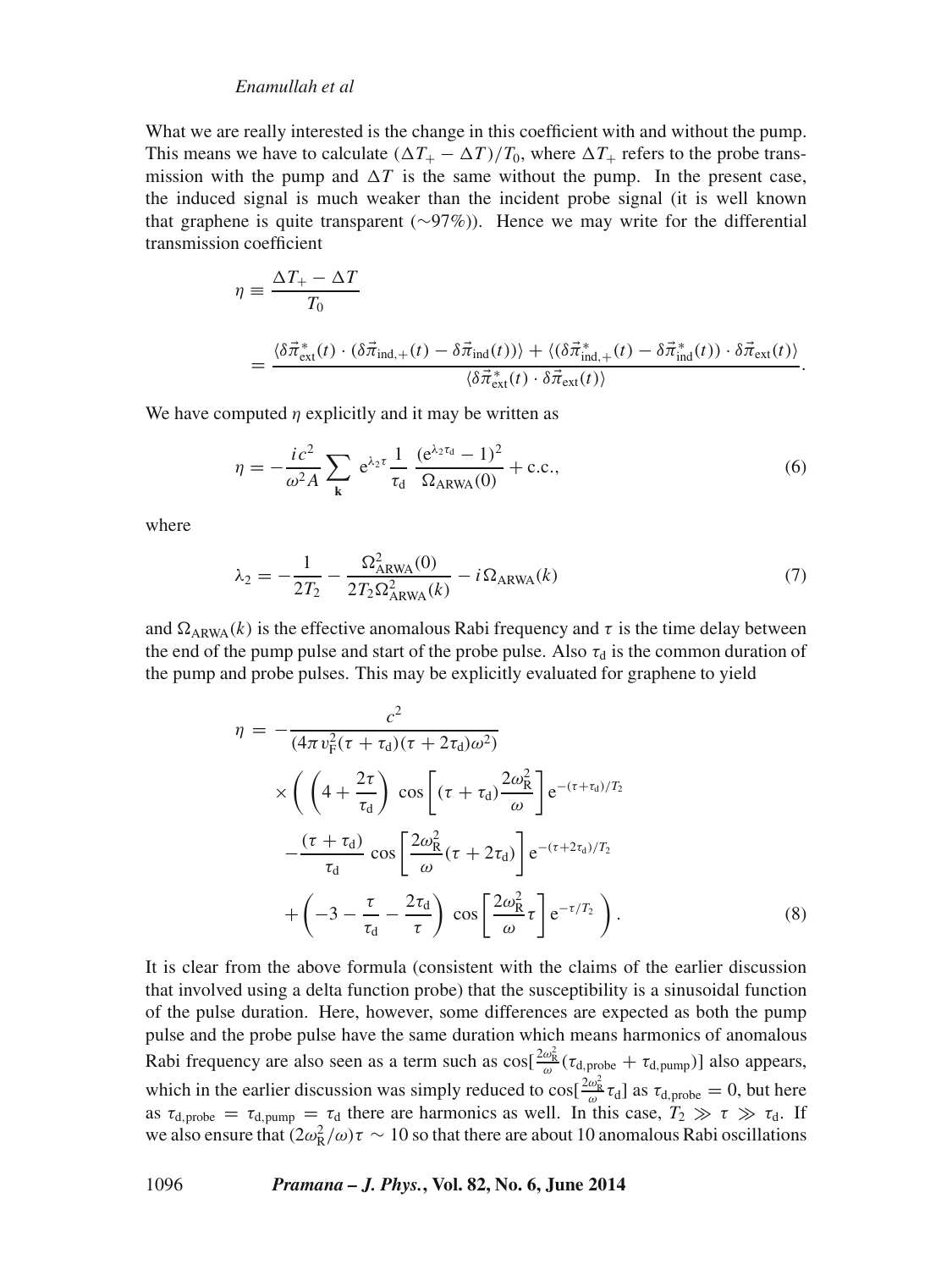in the duration between pump and probe, this phenomenon is seen clearly in the periodic variation of the differential transmission coefficient as a function of delay. This formula also shows good agreement with experimental data  $[17–20]$  $[17–20]$ . Specifically, in the work of Breusing *et al* [\[18\]](#page-16-7), a 7 fs pump and probe pulse was used with a pump fluence of 0.2 mJ/cm<sup>2</sup> corresponding to an intensity of  $I_0 = 2.857 \times 10^{14}$  W/m<sup>2</sup> and the r.m.s. electric field corresponding to this intensity is  $E = 3270.0 \text{ kV/cm}$ . The central frequency of the pump corresponds to  $\hbar \omega = 1.5$  eV and the polarization dephasing time is taken to be  $T_2 = 140$  fs. This leads to the following realistic values for the various frequency scales. The driving frequency is  $\omega = 2.27 \times 10^{15}$  rad/s, the conventional Rabi frequency is  $\omega_R = 2.19 \times 10^{14}$  rad/s and the anomalous Rabi frequency is  $\Omega_{ARWA} = 2\omega_R^2/\omega =$ 4.2 × 10<sup>13</sup> rad/s. This means that in the duration of each pulse there are ∼16 oscillations with frequency  $\omega$ , making this notion well defined. Also within the decay time there are ∼6 anomalous Rabi oscillations, making this also easily detectable. We may see that these numbers are completely consistent with the assumptions made in the asymptotic rotating wave approximation – each differs from the other by an order of magnitude or more. Now we wish to plot the theoretical analogue (see figure [1\)](#page-12-0) of the data shown in figure [1c](#page-12-0) of Breusing *et al* [\[18\]](#page-16-7).

In that work we see the following important features. The change in transmission is positive for time delays  $\tau$  < 300 fs and negative thereafter. The datapoints show oscillatory behaviour superimposed on an overall decay. We claim that this oscillatory behaviour is nothing but the anomalous Rabi oscillation. Indeed, an estimation of the period of these oscillations from figure [1c](#page-12-0) of Breusing *et al* gives a period of 107 fs. This corresponds to a circular frequency of  $5.8 \times 10^{13}$  rad/s, which is rather close to the anomalous Rabi frequency  $\Omega_{ARWA} = 4.2 \times 10^{13}$  rad/s. Other features of this plot (figure [1c](#page-12-0) of Breusing *et al*) that are in broad agreement with eq. [\(8\)](#page-11-0) are: (a) in both these plots, there is a sharp drop in the magnitude with increasing delays especially for small delays, (b) in both these plots, there is the all-important oscillation superimposed on this decay whose frequencies are in good agreement – a signature of anomalous Rabi oscillation and (c) both change sign after a certain time delay (however, the numerical values of those times do not match, also the numerical values of the coefficient do not match at all, ours is a bit too high).

The important point is that the oscillatory behaviour is characteristic, robust and common to both theory and experiment.

<span id="page-12-0"></span>

**Figure 1.** These figures depicts the variation of differential transmission coefficient vs. the time duration between the pump and probe fields.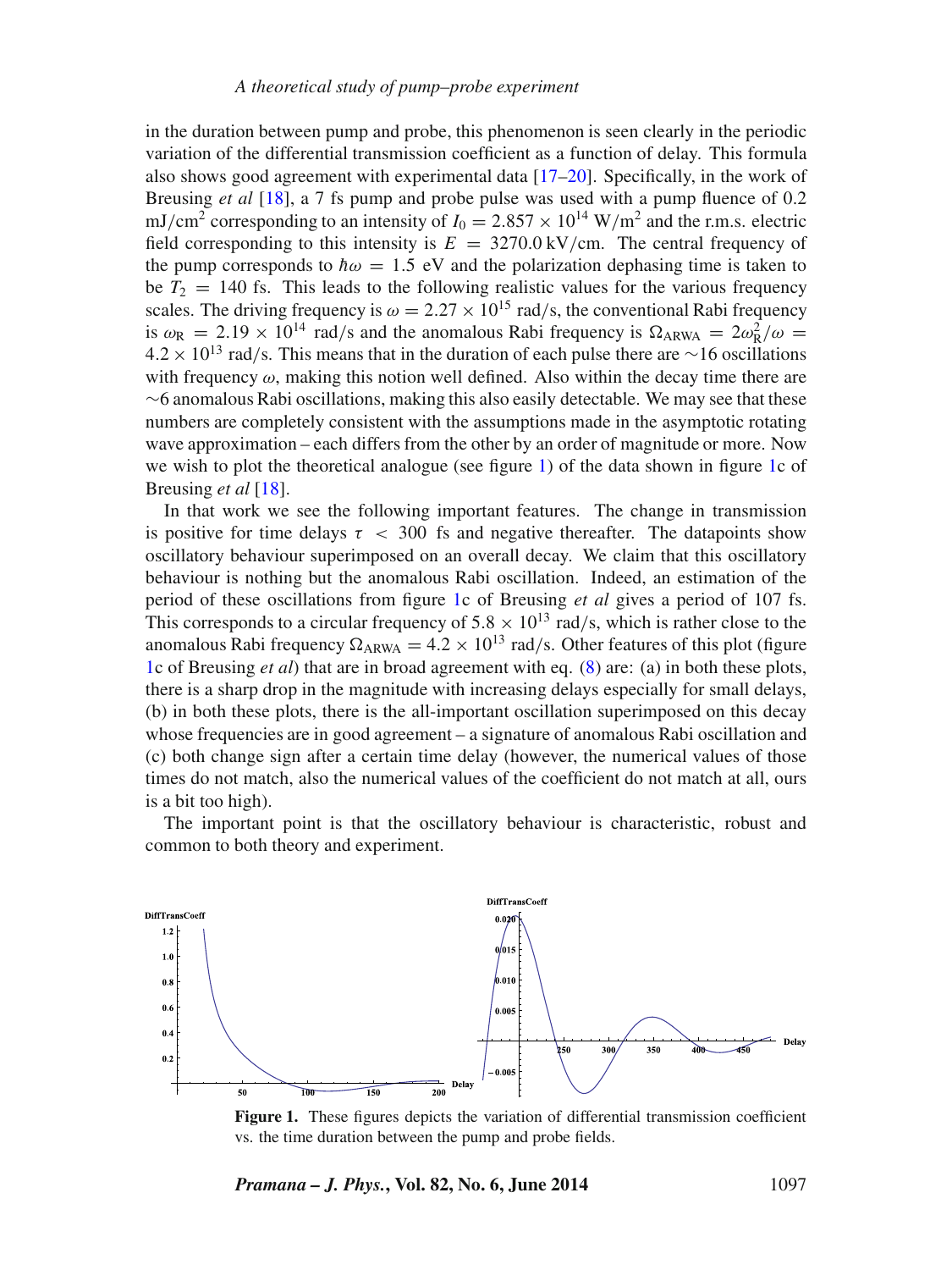#### 4.3 *Linear response of bilayer*

To linearize the Bloch equations for bilayer make the substitution

$$
n_{\text{diff}}(\vec{k}, t) = n_s(\vec{k}, t) + \delta n(\vec{k}, t), \qquad p(\vec{k}, t) = p_s(\vec{k}, t) + \delta p(\vec{k}, t)
$$

and

$$
A(t) \to A(t) + \delta A(t).
$$

The linearized Bloch equations (keeping in mind that pump and probe are not present together,  $A(t) \times \delta A(t) \equiv 0$ ) may be written in the frequency domain using a delta function probe  $\delta A(t) = \delta A(t_{pr})\delta(t - t_{pr})$  as follows:

$$
\omega'\delta n(\vec{k}, \omega') = -\frac{1}{m} \left( 2i \operatorname{Im}[k_{-}^{2} \delta p(\vec{k}, \omega')] - Q(\vec{k}, t_{\text{pr}}) \right)
$$
  

$$
\omega'\delta p(\vec{k}, \omega') = -\frac{1}{2m} \left( k_{+}^{2} \delta n(\vec{k}, \omega') - 2\frac{e}{c} k_{+} \delta A(t_{\text{pr}}) n_{s}(\vec{k}, t_{\text{pr}}) \right)
$$
  

$$
Q(\vec{k}, t_{\text{pr}}) = 4i \frac{e}{c} \operatorname{Im}[k_{-} \delta A^{*}(t_{\text{pr}}) p_{s}(\vec{k}, t_{\text{pr}})],
$$

where

$$
p_s(\vec{k}, t_{\text{pr}}) = \frac{k_+^2}{2|k|^2} \left( \cos \Phi + i \frac{\omega \Omega_{\text{AR}}}{\omega_{\text{R}}^2} \sin \Phi \right)
$$

and

$$
n_{s}(\vec{k}, t_{\text{pr}}) = \frac{\omega |k|^{2}}{2m\omega_{\text{R}}^{2}(\bar{t})} \cos \Phi(t_{\text{pr}}).
$$

Here  $\Phi$  is the area of the pulse for the pump field given by (we assume that the system is probed immediately at the end of the pump pulse),

$$
\Phi(t_{\text{pr}}) = \int_{T_i}^{t_{\text{pr}}} 2\Omega_{\text{AR}}(t)dt = \frac{1}{3\omega} \left(\frac{1}{2m}\right)^2 \left(\frac{e}{c}\right)^4 |A(0)|^4 (T_f - T_i)
$$

$$
= \frac{2\omega_{\text{R}}^2}{\omega} (T_f - T_i).
$$

The current induced by the probe is given by  $\delta J(\omega') = \sum_{\vec{k}} k_{-\delta} p(k, \omega')$ . The probe susceptibility is defined by the relation  $\delta J(\omega') = \delta \chi(\omega') \delta E(\omega')$ . Following a procedure similar to the single-layer case we may write

$$
\delta \chi(\omega') \sim \cos \Phi(t_{\rm pr}).
$$

Thus we can see that the probe susceptibility depends on the time duration of the pulse field and oscillates with the anomalous Rabi frequency  $2\omega_R^2/\omega$  as a function of this duration.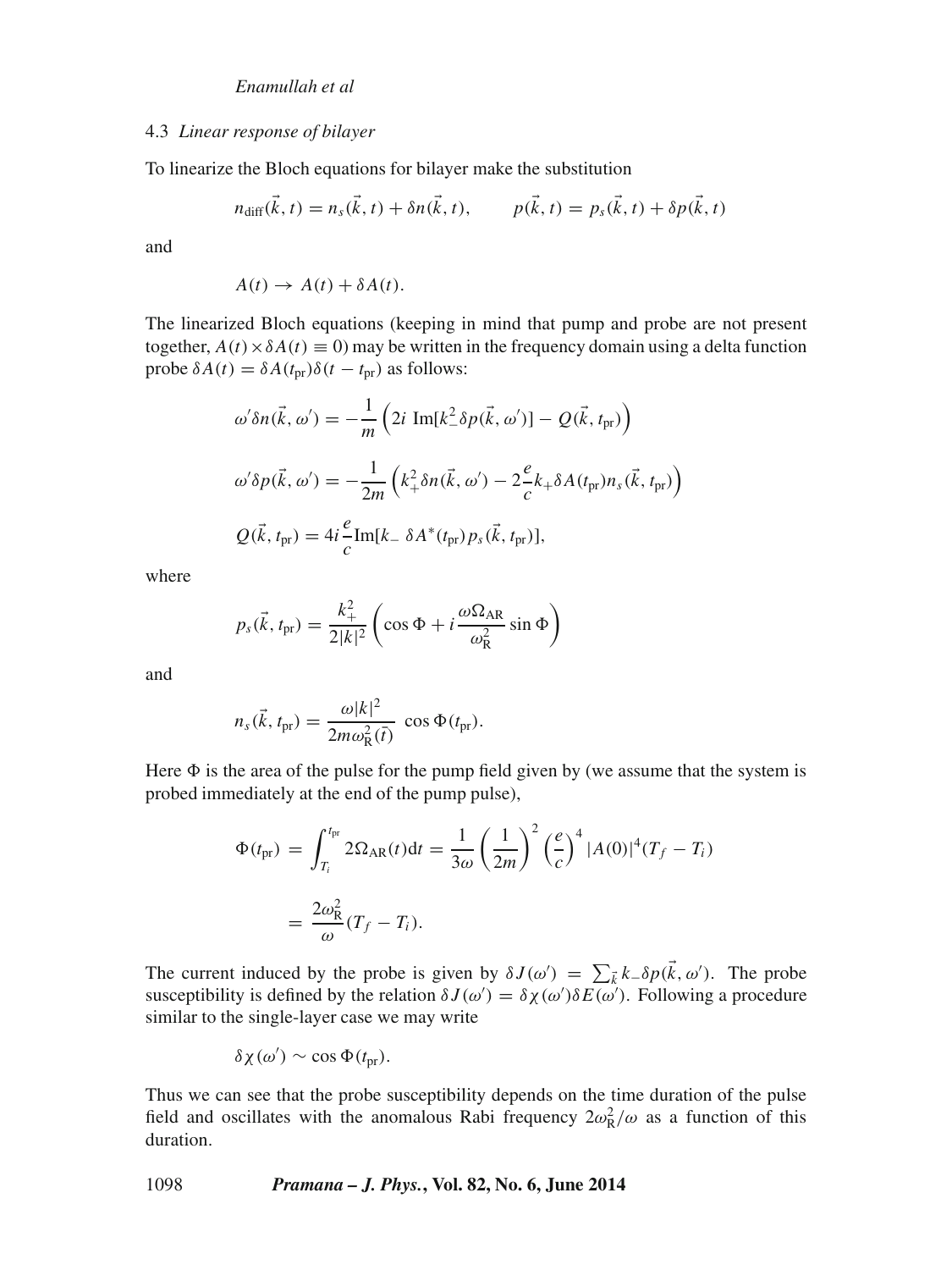#### 4.4 *Linear response of multilayer*

To linearize the Bloch equation for multilayer graphene we use similar procedure as in the case of single layer and bilayer. In presence of probe field taken as a delta function,  $(\delta A(t) = \delta A(t_{pr})\delta(t - t_{pr}))$ , the linearized Bloch equation is given by

$$
i\frac{\partial}{\partial t}\delta N_{\nu}(\vec{k},t) = 4\beta \operatorname{Im}\left(k_{-}^{n}\delta\pi_{\nu}(\vec{k},t) - n\frac{e}{c} k_{-}^{(n-1)}\delta A(t_{\text{pr}})\pi_{\nu}(\vec{k},t_{\text{pr}})\right)\delta(t - t_{\text{pr}}),
$$
  

$$
i\frac{\partial}{\partial t}\delta\pi_{\nu}(\vec{k},t) = \beta \Big(k_{+}^{n}\delta N_{\nu}(\vec{k},t) - n\frac{e}{c} k_{+}^{(n-1)}\delta A(t_{\text{pr}})N_{\nu}(\vec{k},t_{\text{pr}})\Big)\delta(t - t_{\text{pr}}).
$$

The multilayer case is entirely analogous to the single and bilayer cases already discussed. After straightforward calculations, quote the final results. In the case of multilayer graphene, the area of the pump pulse  $\Phi(t)$  is given by

$$
\Phi(t_{\rm pr}) = \frac{2\omega_{\rm R}^2}{\omega}(T_f - T_i),
$$

where  $T_f - T_i$  is the pump pulse duration and

$$
\omega_{\rm R}^2 = \beta^2 \frac{1}{n} \left(\frac{e}{c}\right)^{2n} |A(0)|^{2n}
$$

is the square of the conventional Rabi frequency of multilayer graphene and  $\beta = v_F^n / \gamma_1^{n-1}$ is the prefactor that appears in Hamiltonian of multilayer graphene. As before, the probe susceptibility is  $\chi(\omega') \sim \cos \Phi(t_{\text{pr}})$ .

## <span id="page-14-0"></span>**5. Results and discussion**

In this section, we plot a graph obtained from eq.  $(1)$ , which reveals that the susceptibility due to the probe field depends on the area of the pump pulse. This area is proportional to the pump pulse duration  $(T_f - T_i)$ , provided the conventional Rabi frequency is held fixed. The frequency of oscillations of the probe susceptibility as a function of pump pulse duration is just the anomalous Rabi frequency (figure [2\)](#page-14-1).

<span id="page-14-1"></span>

Figure 2. The above plot of eq. [\(1\)](#page-9-0) depicts the variation of probe susceptibility with the area of the pump pulse.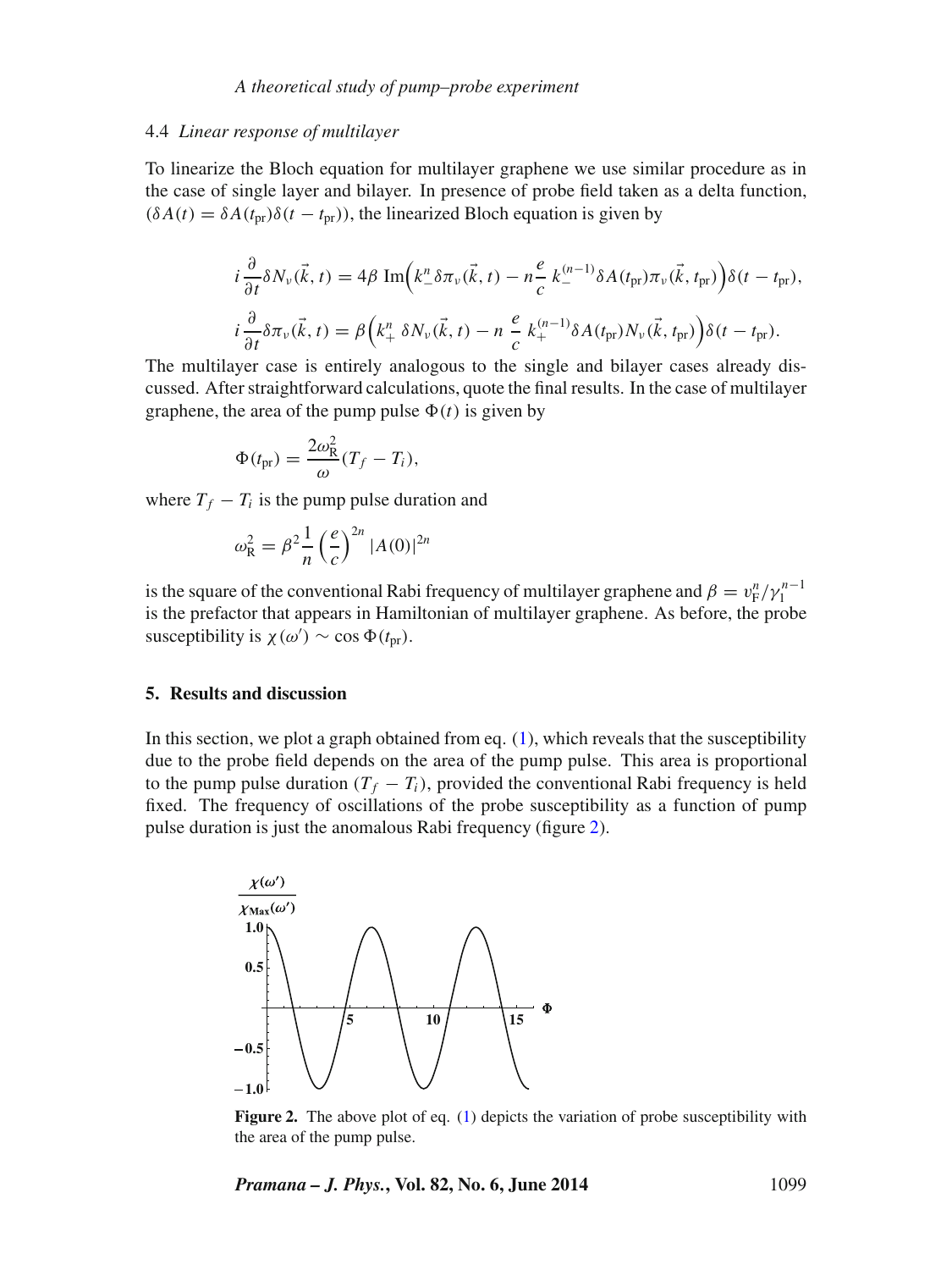Alternatively, graphene mimicked using cold atoms [\[28\]](#page-16-17) could also be a possibility where such constraints may be circumvented as the experiments can be tailor-made to a theory's specifications. The surface states of a three-dimensional topological insulator are also Dirac fermions [\[29\]](#page-16-18), but they possess conventional spin rather than pseudospin. The analysis of the present work shows that in such systems too (gapped or without gap) anomalous Rabi oscillations are seen.

## **6. Conclusions**

In this work, we have shown how pump–probe experiments can detect anomalous Rabi oscillations in graphene and graphene-like systems such as surface states of topological insulators. Anomalous Rabi oscillations are like conventional Rabi oscillations – periodic exchange of energy between the light field and the system in question. However, instead of these oscillations taking place close to the resonance criterion, where the applied frequency is nearly equal to the frequency for creating a particle–hole pair, anomalous Rabi oscillations are seen when the external frequency is larger than all other frequencies present in the system. We have shown that these anomalous oscillations have a frequency equal to  $2\omega_{\rm R}^2/\omega$  where  $\omega_{\rm R}$  is the conventional Rabi frequency and  $\omega$  is the applied frequency. These anomalous oscillations were shown in an earlier work to be solely due to pseudospin/conventional spin, Dirac–fermion nature of the quasiparticles. These qualities are shared by both the graphene system and topological insulators. These anomalous oscillations manifest themselves in the pump–probe experiment as a periodic variation of the probe susceptibility which is a function of pump duration when the conventional Rabi frequency is held fixed.

## **7. Author's contribution**

SLG pump–probe calculations, BLG and MLG probe calculations and some literature survey were done by Enamullah, pump result calculation for BLG and MLG was performed by Vipin Kumar, literature survey and verification of calculations were done by Upendra Kumar and the differential transmission calculation, general guidance on the way to do the calculations and writing the manuscript were done by Dr Girish S Setlur.

## **References**

- <span id="page-15-0"></span>[1] K S Novoselov, A K Geim, S V Morozov, D Jiang, Y Zhang, S V Dubonos, I V Grigorieva, and A A Firsov, *Science* **306**, 666 (2004)
- [2] A H Castro Neto, F Guinea, N M R Peres, K S Novoselov and A K Geim, *Re*v*. Mod. Phys.* **81**, 109 (2009)
- <span id="page-15-1"></span>[3] P R Wallace, *Phys. Re*v*.* **71**, 622 (1947)
- <span id="page-15-2"></span>[4] E McCann, D S L Abergel and V I Fal'ko, *Eur. Phys. J. Special Topics* **148**, 91 (2007)
- <span id="page-15-3"></span>[5] M Mucha-Kruczynski, E McCann and V I Fal'ko, *Semicond. Sci. Technol.* **25**, 033001 (2010)
- <span id="page-15-4"></span>[6] Enamullah, Vipin Kumar and Girish S Setlur, *Physica B* **407**, 4600 (2012)
- <span id="page-15-5"></span>[7] I I Rabi, *Phys. Re*v*.* **51**, 652 (1937)